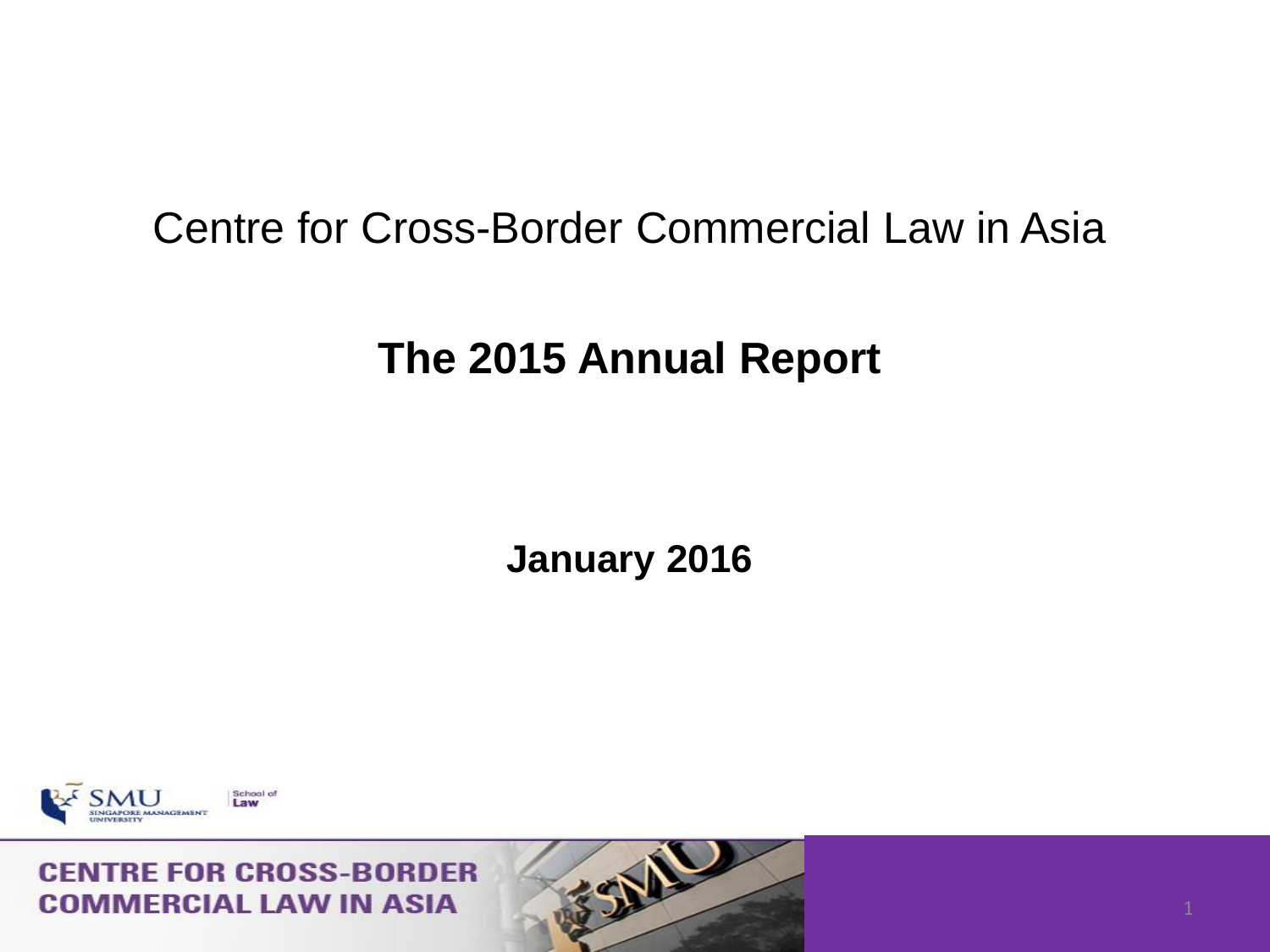## **Research Grants**

Research Projects/Grants:

WY Wan, MoE Tier 2 Academic Research Funding, 2015 in respect of the project "Legal Transplantation of Corporate and Securities Laws in Singapore and Hong Kong" for 2016- 2018.

M Mohan, "Regulation & Investor State Dispute Settlement in Asia" (MoE Tier 1– Category B) for 2015-2017.

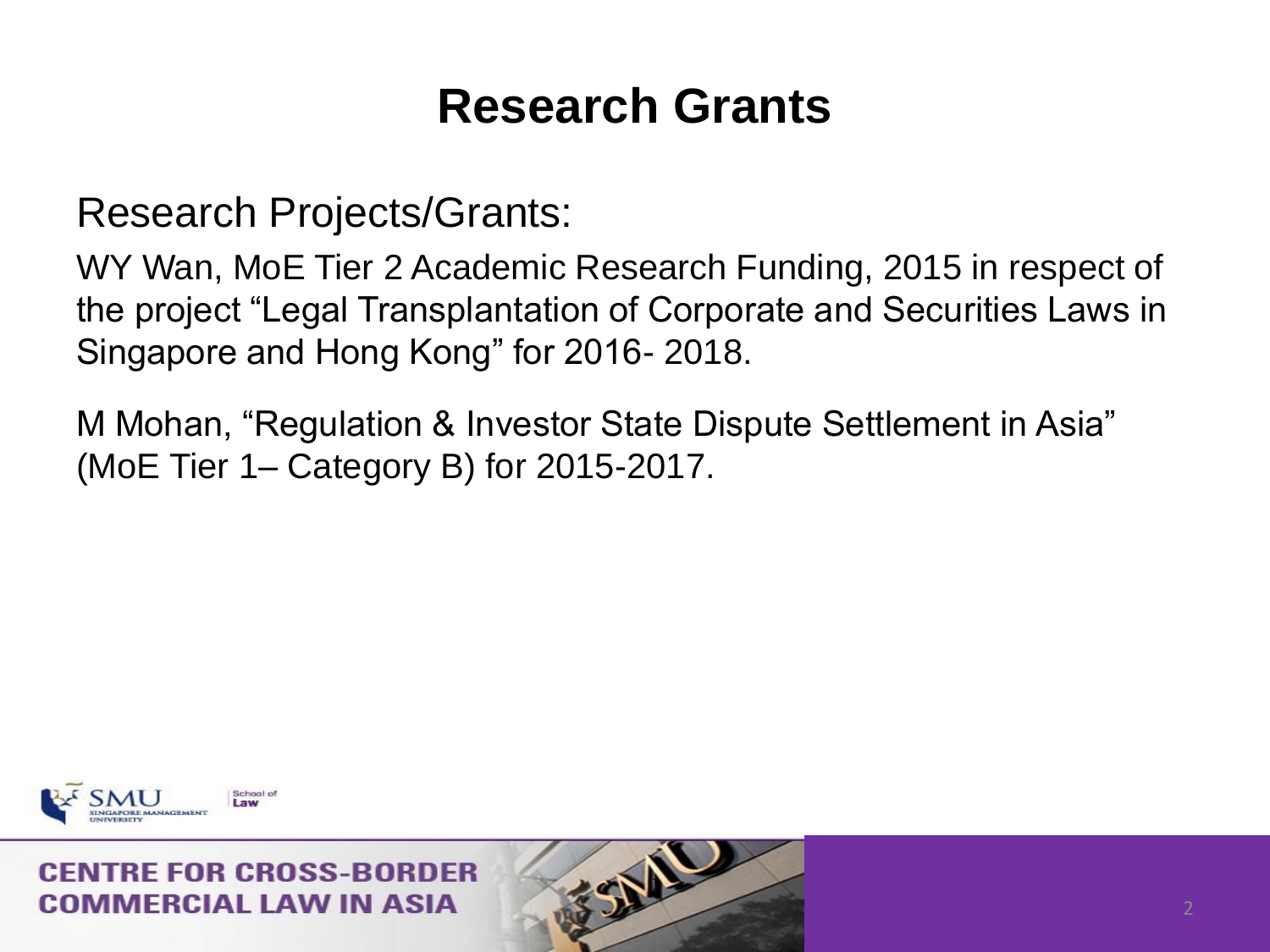## **Research Grants**

## Research Projects/Grants:

### External:

M Mohan, "National Action Plans – Securing Compliance with Business & Human Rights Law in Asia and Africa (United Nations)" [Co Principal Investigators: M Mohan (Singapore), M Addo (United Kingdom) and B Meyersfeld (South Africa)], completed 2015.

#### Internal:

M Mohan, "New Regulatory Space: Investment Arbitration in Asia" (MoE Tier 1 Research Grant), completed 2015.

M Mohan, "Domestic Solutions for Cross-border Harm: Transboundary Haze Pollution Law" (MoE Tier 1 Research Grant), completed 2015.

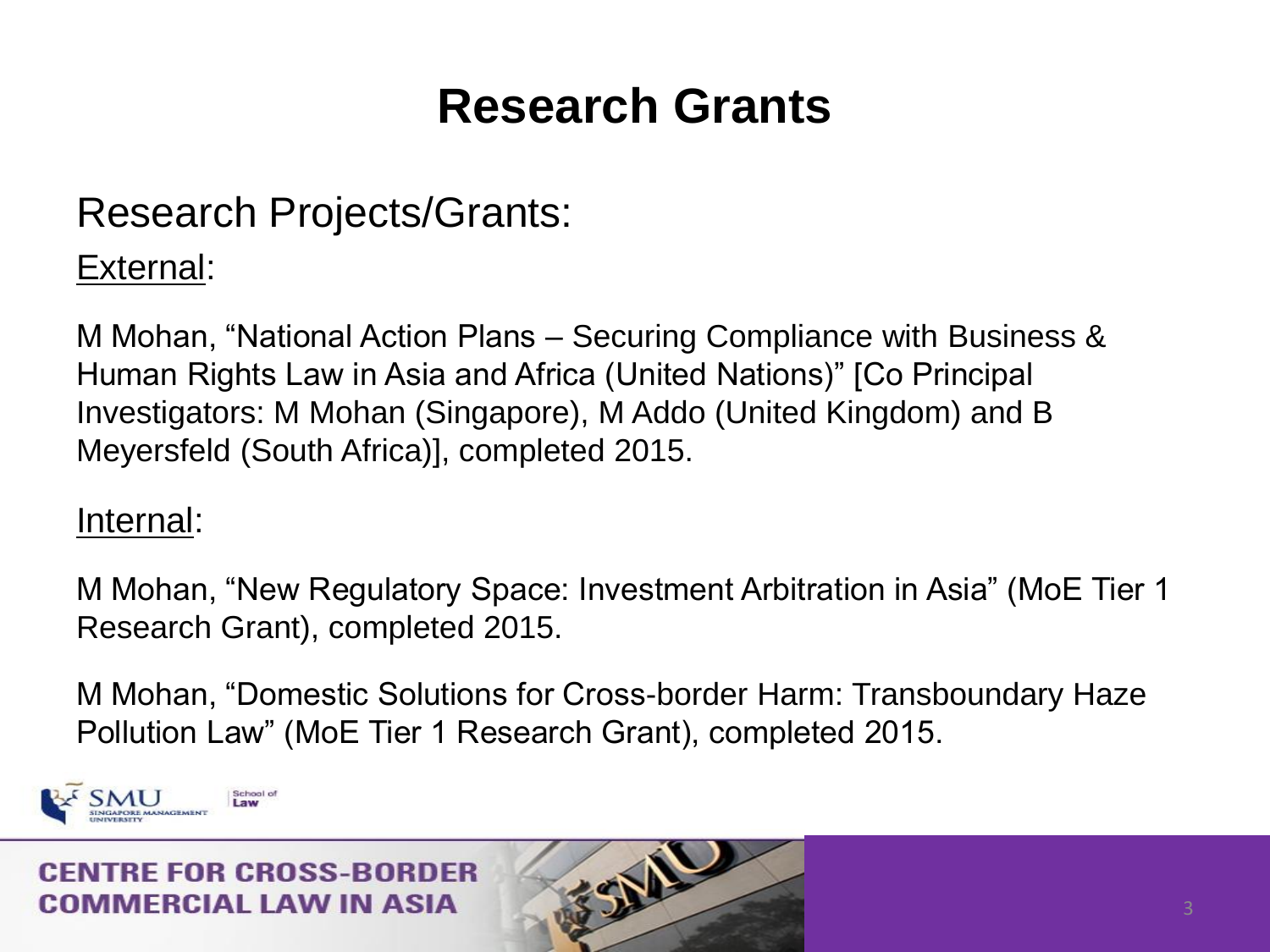# **Collaborations with Research Partners**

- Co-convened an international Trust Law and Wealth Management Conference with Singapore Academy of Law and University of York.
	- Secured a book contract with Cambridge University Press (Richard Nolan, Kelvin Low and Tang Hang Wu, editors).
- Co-convened a conference on Comparative Takeover Regulation: International & Asian Perspective with NUS.
- Held a joint research forum in London with Centre for Commercial Law Studies, Queen Mary University of London (details below on page 21).
- Joint research forum with Australian National University and Reading University (details below).

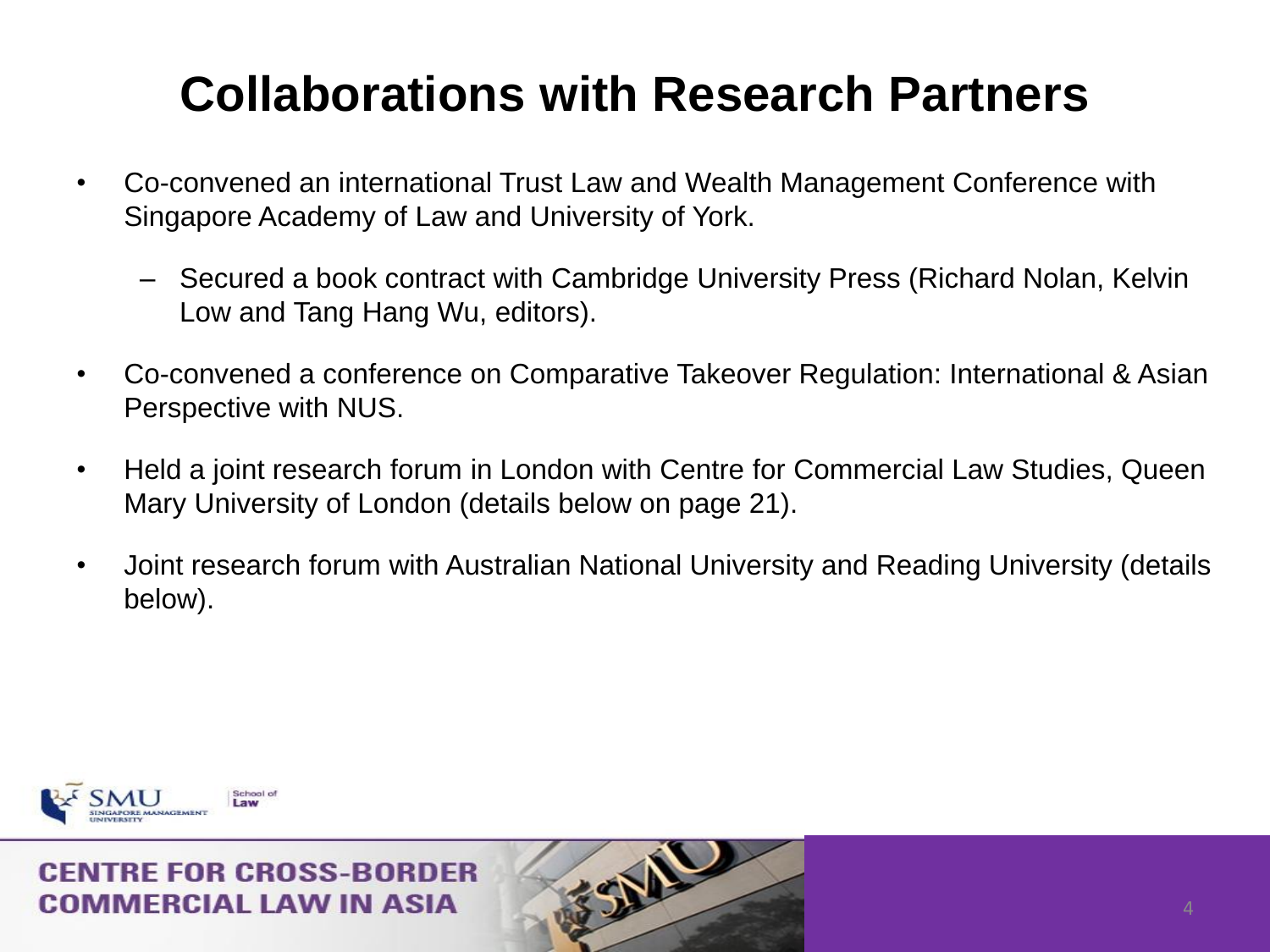## **Future Collaborations with Research Partners**

- A joint research symposium with Hong Kong University and NUS to take place in Hong Kong in 2016.
- A conference with City University of Hong Kong on the theme "Commercial Law in Asia" in 2016.
	- Publication output will be in a journal or a book.
- A conference with Bond University on "Protecting Business and Economic Interests: Contemporary Issues in Tort Law", in Singapore in 2006.
	- Keynote speakers: Lord Hoffmann and Lord Neuberger
	- Publication output will be a special edition in Torts Law Journal
- A research project on the enforcement of judgment in ASEAN, India, China and Australia to be funded by the Asian Business Law Institute, Singapore Academy of Law.
	- Publication output will be model laws, a handbook on best practices or a draft convention (to be determined).

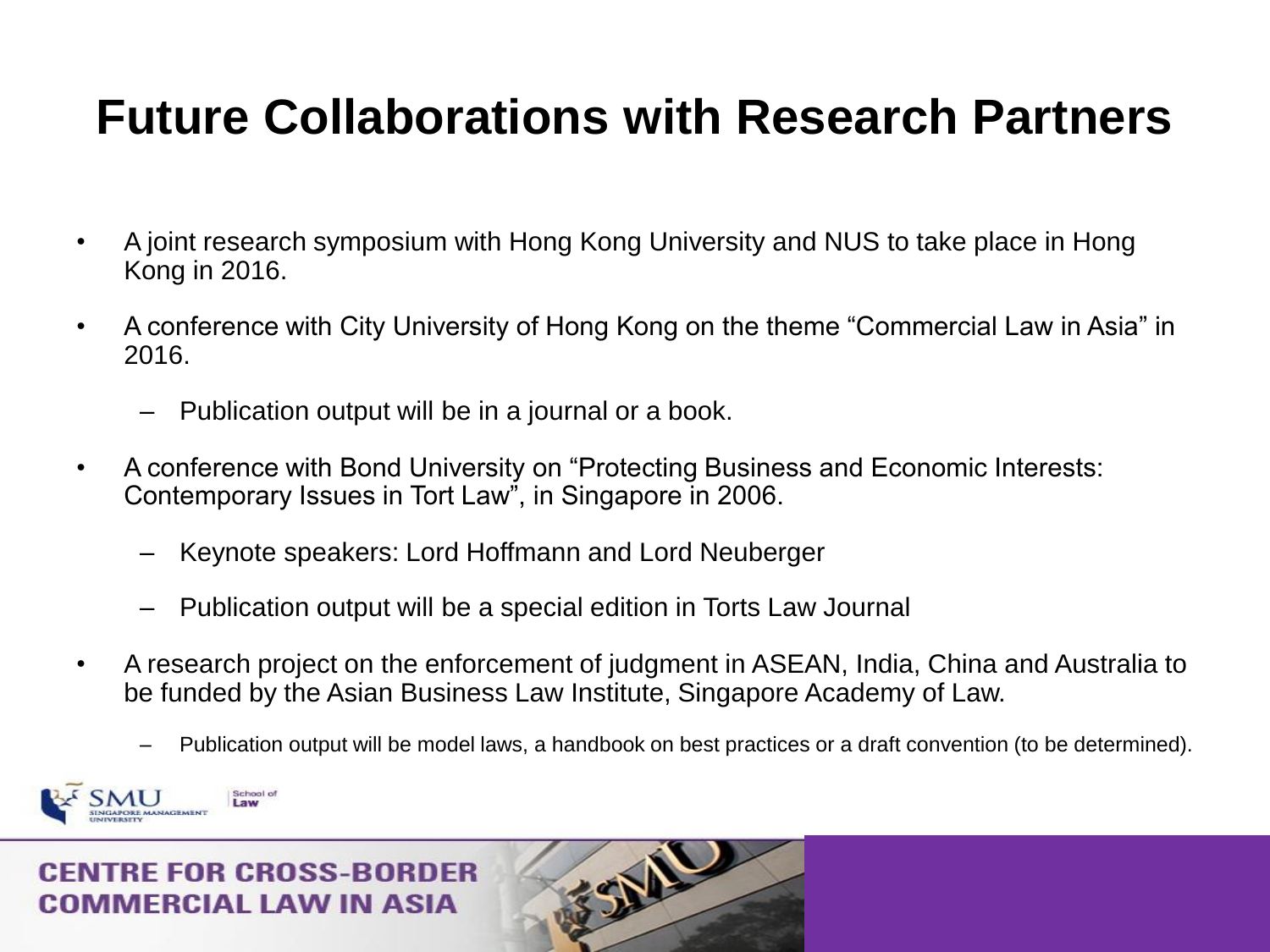## **Future Collaborations with Research Partners**

- Scoping Conference & Evening Seminar on 'Regulation & ISDS in Asia' (first of two annual conferences)
	- Keynote Speaker: Professor Chester Brown, Sydney University (academic collaborator)
	- Conference participants: local and international domain experts, e.g. from ILA Singapore Branch
	- First year publication commitment will be a co-edited volume by PI and collaborator based on conference
	- Second year publication output will be a monograph by PI with Brill (book proposal solicited & submitted)
	- Further funding discussions with Clifford Chance Asia in progress

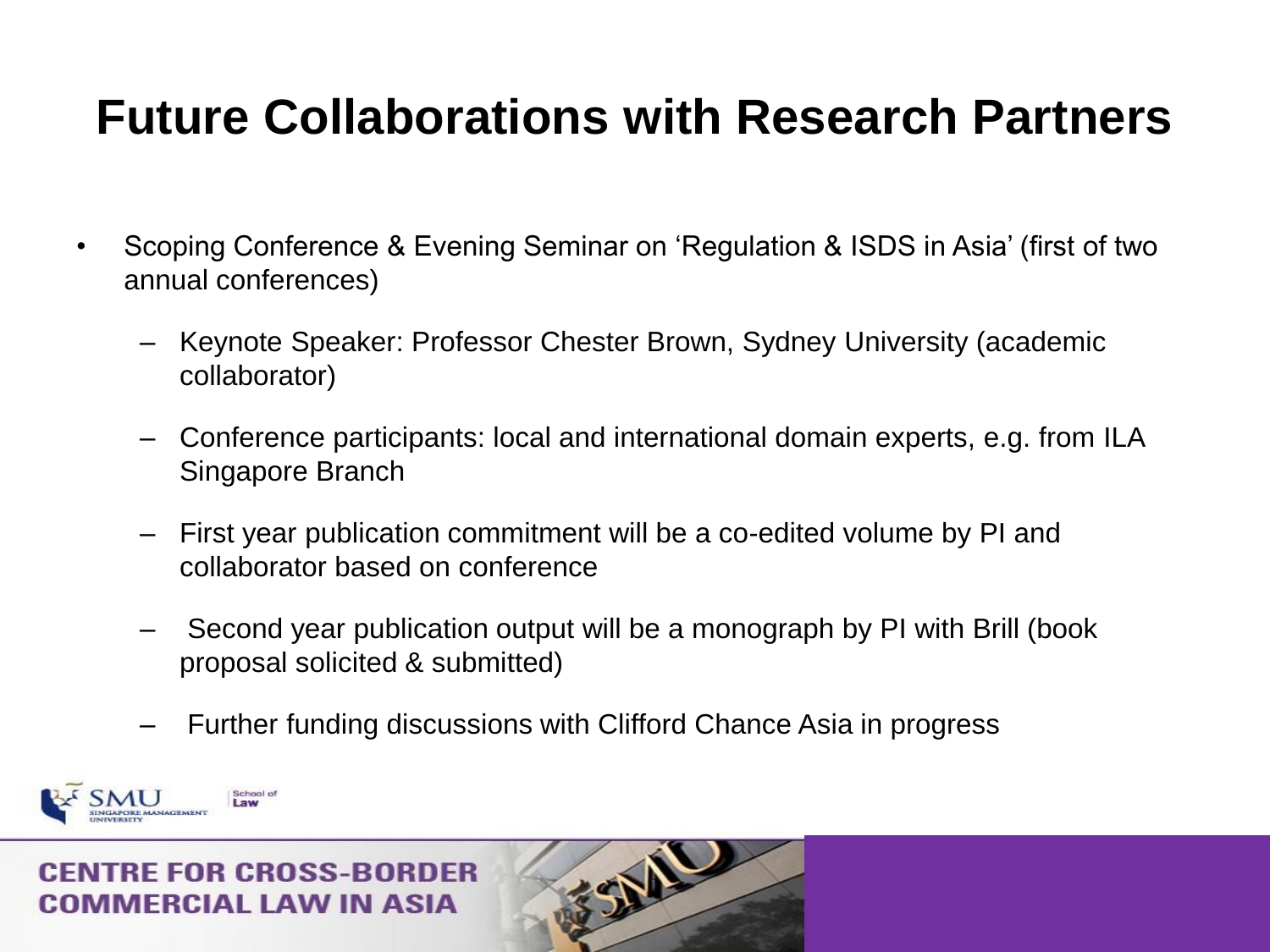JournalArticles:

HW Tang, "Equity in the Age of Statutes" (2015) *Journal of Equity*  (forthcoming) (invited contribution).

HW Tang, "A Dispute in Chancery Lane: Re-Considering the Resulting and Common Intention Constructive Trust" (2015) *Conv* 169 (invited contribution).

HW Tang, "Taking Stock of the Change of Position Defence" (2015) 27 *Singapore Academy of Law Journal* 163.

HW Tang, "Setting Up A Non-Profit Trust Company: The Special Needs Trust Company in Singapore" (2014) 14 *Elder Law Journal* (invited contribution).

HW Tang, "Creditors, Trust and Insolvency" (2014) 20 (4) *Trusts and Trustees*  383 (invited contribution).

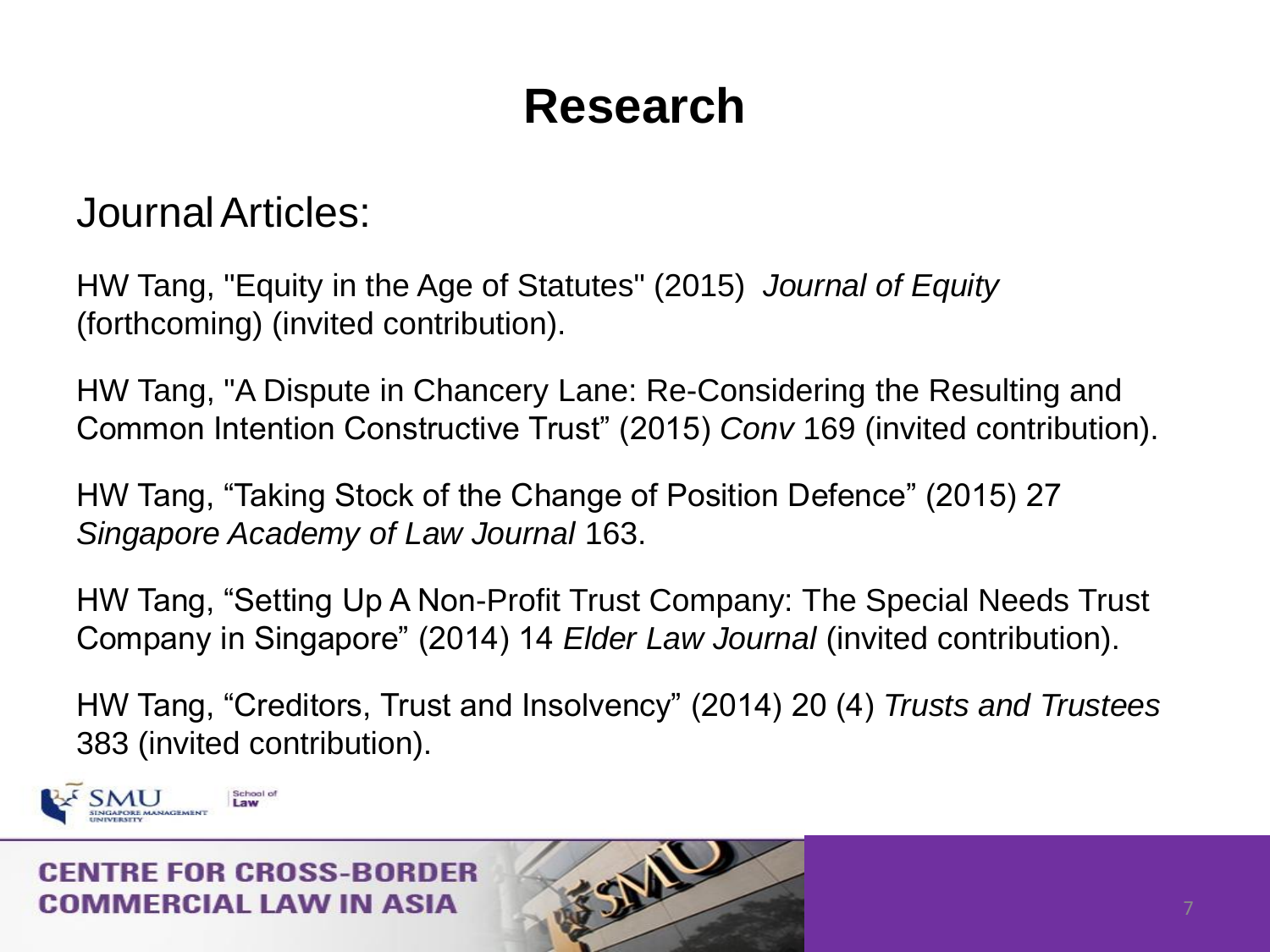### Journal Articles:

WY Wan, "Directors' Defence of Reliance on Professional Advisers under Anglo-Australian Law" (2015) 44 *Common Law World Review* 71.

WY Wan, "The Responsibilities of Lawyers for Their Clients' Misstatements and Omissions to the Securities Market in Singapore" (2014) 26 *Singapore Academy of Law Journa*l 137.

WY Wan, "Consultation on Draft Legislative Changes to Companies Act" (2015) 36 *Company Lawyer* 15.

WY Wan, "Corporate Claims against Director for Paying Bribes on Company's Behalf: Ho Kang Peng v Scintronix (formerly TTL Holdings)" (2014) *LMCLQ* 478.

WY Wan, "Recent Development on Misleading Disclosure and Non-disclosure to the Securities Market (and their relationships with Insider Trading) in Singapore: Madhavan Peter v PP and other appeals" (2014) 35 *Company Lawyer* 13.

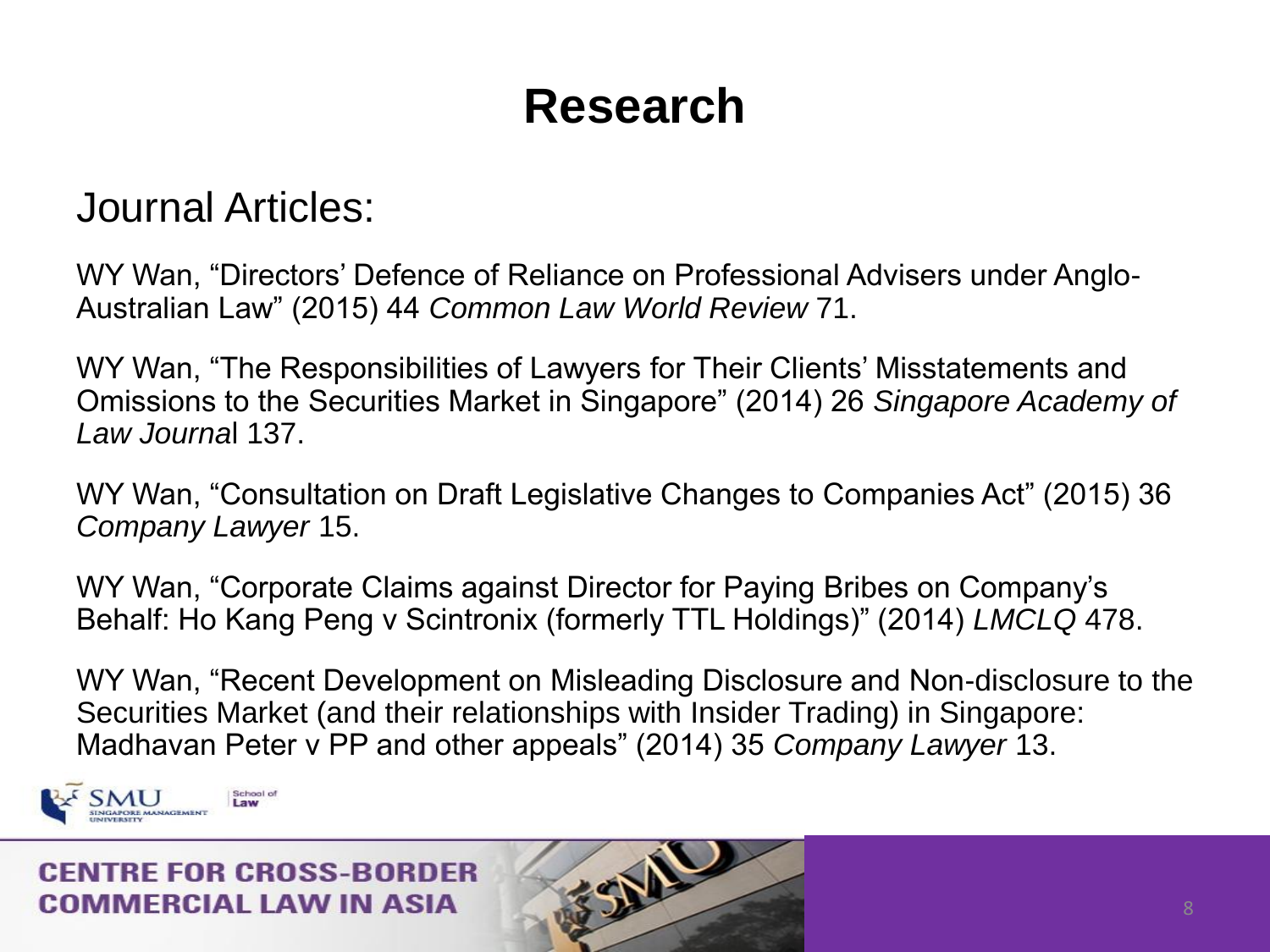### Journal Articles:

M Mohan, "Asian State Perspectives on investor-state dispute settlement: An Evolving Marcottage", *Yearbook of Investment Law* (Oxford University Press), forthcoming (2015).

M Mohan, "Clean Hands & Investment Arbitration: Questioning the 'Victim-Savage' Dialectic after *Al Warraq*", *Journal of World Investment & Trade*  (Brill,2016).

M Mohan, "Myanmar's New Investment Law & the Limits of Arbitration" (2016) *ICSID Review* (forthcoming).

M Mohan, "The Dark Side of Transparency: Parsing the UNCITRAL Rules and Convention for meanings real and apparent" (2016) *Leiden Journal of International Law* (forthcoming).

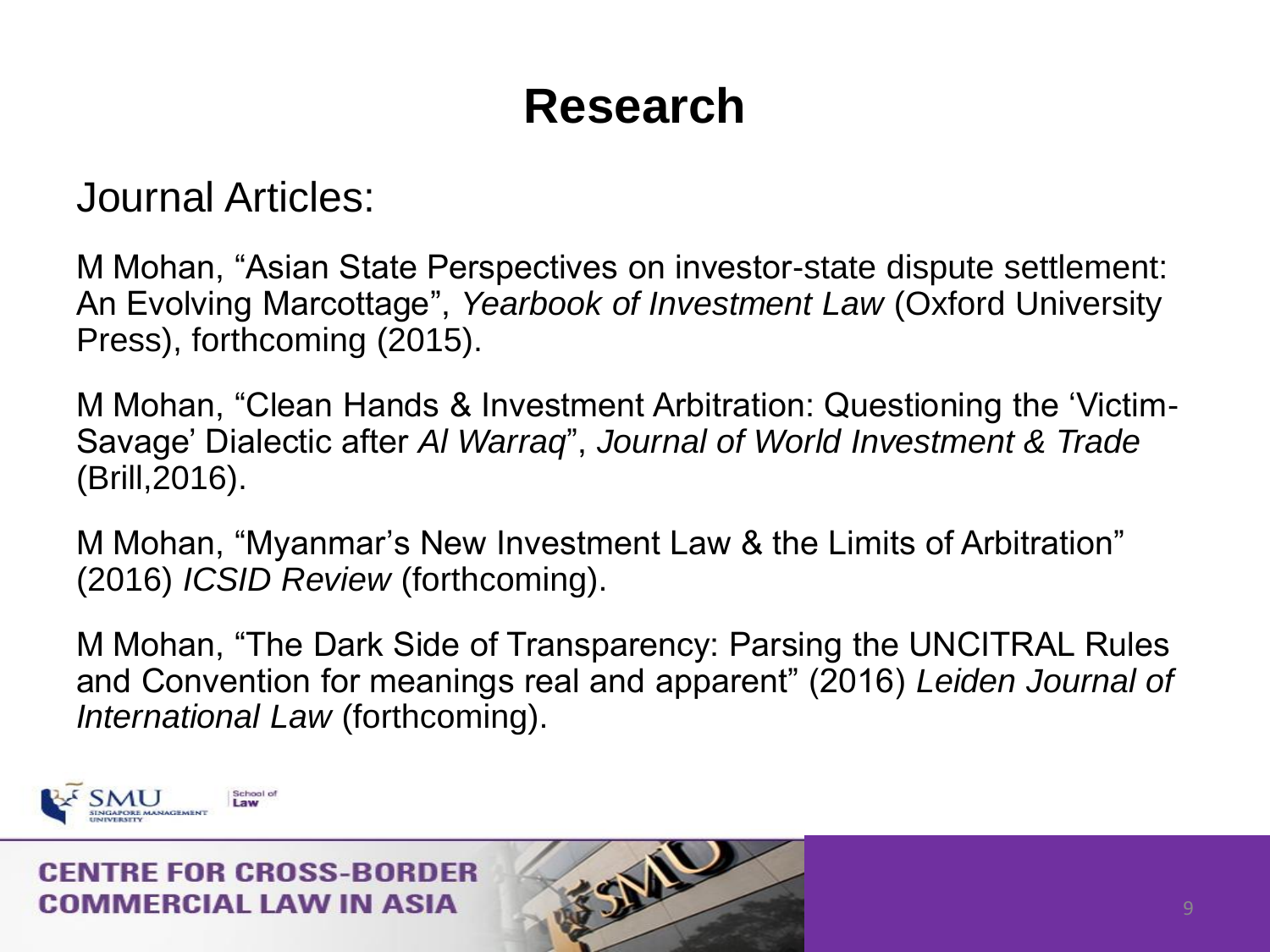Journal Articles:

M Mohan & J A Kumar, "Bilateral Investment Treaty Interpretation: 'Internationalist Spirit' tempered by Context: Government of the Laos People's Democratic Republic v Sanum Investments Ltd" (2015) SGHC 15, *Singapore Law Watch* (available for separate and additional publication).

Z Zhang, "Corporate Reorganization of China's Listed Companies, Winners and Losers" (2016) 16 *Journal of Corporate Law Studies*  (forthcoming).

Z Zhang, "In Search of Debt Restructuring for Distressed Asian Companies in England: A Case Study of Vietnam's Vinashin" (2015) 16 *Australian Journal of Asian Law* 1-15.

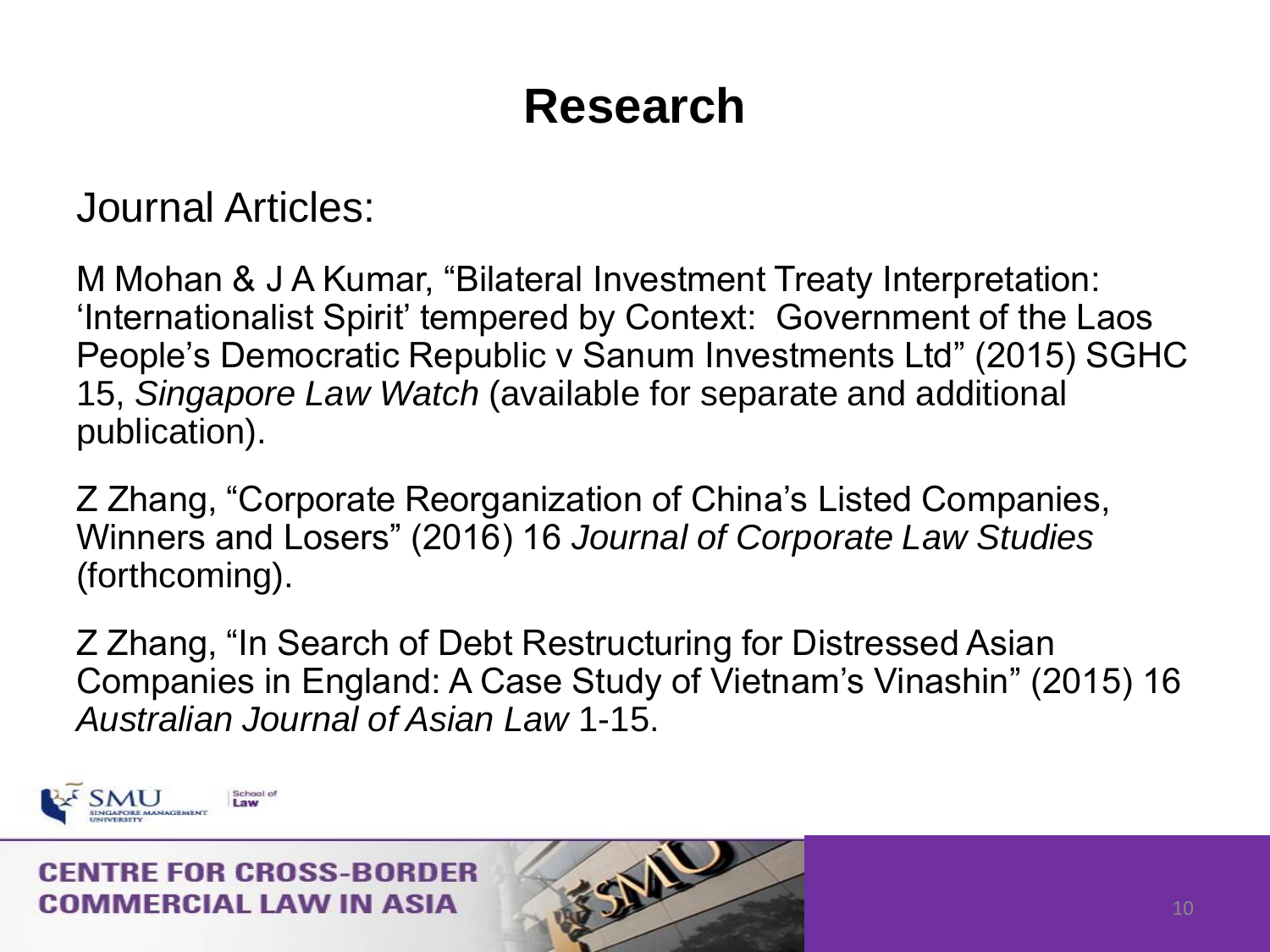Journal Articles:

Z Zhang, "Enhancing Retail Investors' Access to the Corporate Bond Market: the Latest Development in Singapore" (2015) 36 *Company Lawyer* 319.

Z Zhang, "Corporate Reorganizations in China: Recent Developments and Challenges" (2015) 12 *Company Lawyer* (forthcoming).

Z Zhang, "Singapore's New Approaches to Attract Secondary Listings" (2015) 12 *Company Lawyer* (forthcoming).

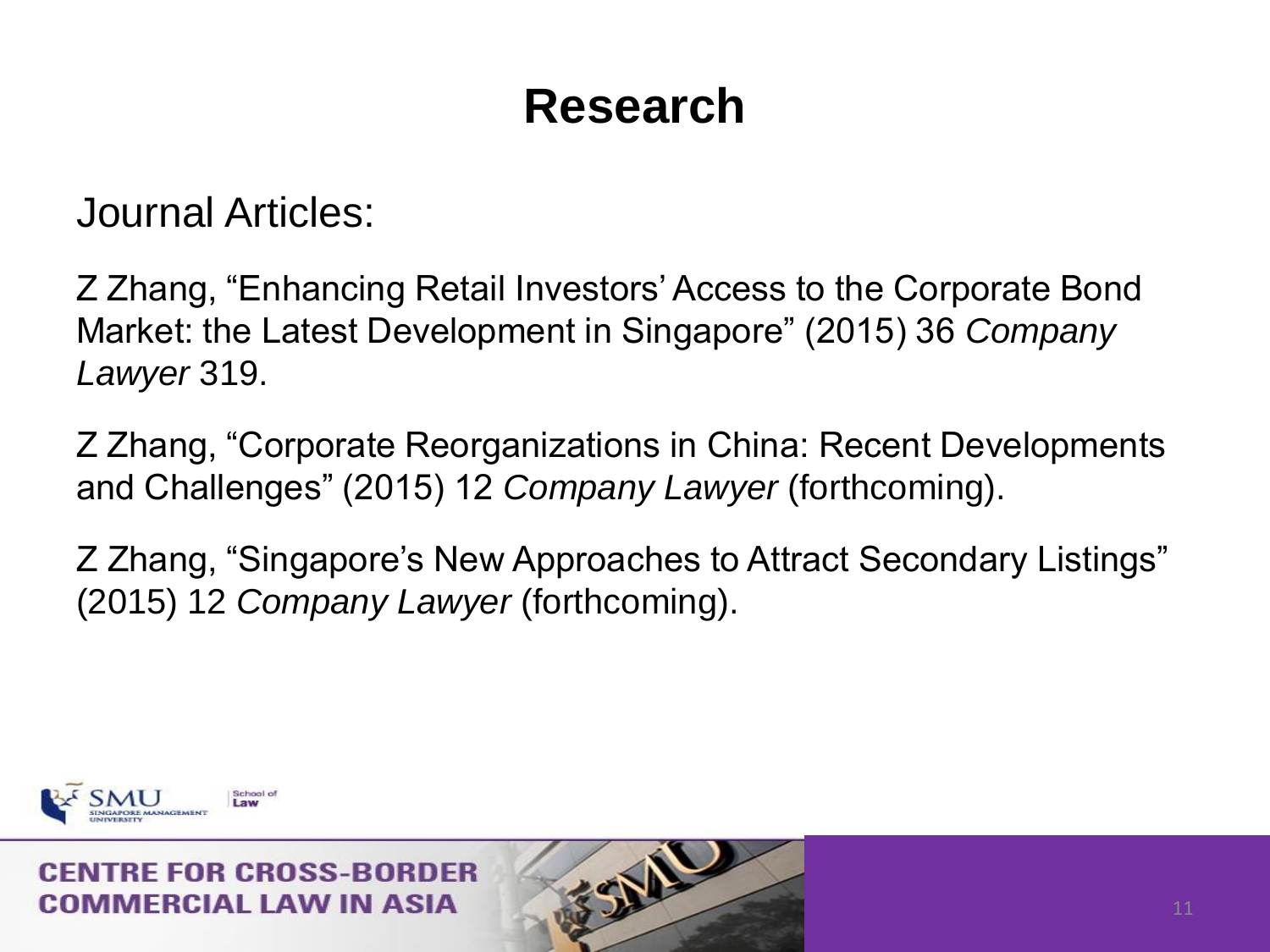### Conference Papers:

HW Tang, "Singapore Trust Law: Past Present and Future" (Japan Trust Law Association, Tokyo, 14 June 2015).

HW Tang "Compelling Trustees to Exercise Their Discretion: A Principle Of Non-interference?" (Liechtenstein Trust Law Conference 2015, Valduz, Liechtenstein, 24 April 2015).

HW Tang, "Equity in the Age of Statutes" (Equity in the Age of Statutes Symposium, Melbourne University Law School, Australia, 27 February 2015).

HW Tang, "Singapore Country Report" (Conference on "Condominium Laws and Urban Governance in Asia," City University of Hong Kong, Hong Kong, 27– 28 November 2014).

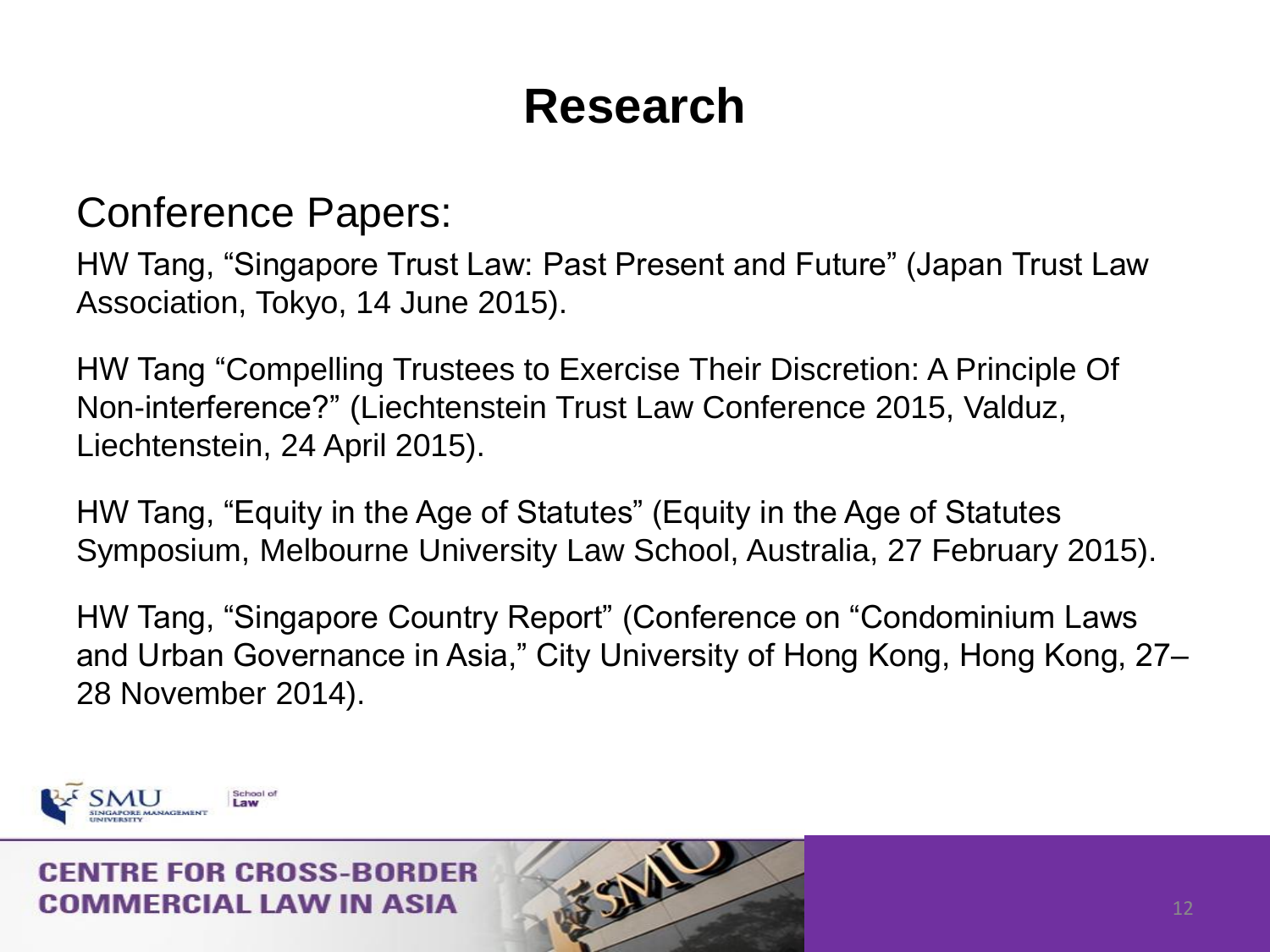### Conference Papers:

WY Wan, "Cross-Border Public Offering of Securities in Fostering an Integrated ASEAN Securities Market: The Experiences of Singapore, Malaysia and Thailand" (Scoping Workshop: The Future of Banking and Financial Services Regulation and Implications for Asia and ASEAN, 2015, SMU, February 2015).

Z Zhang, "The Corporate Reorganization of China's Listed Companies: Winners and Losers" (Australian Corporate Law Teachers Association 2015 Annual Conference, Melbourne University School of Law, Australia, 1-3 February).

SIL

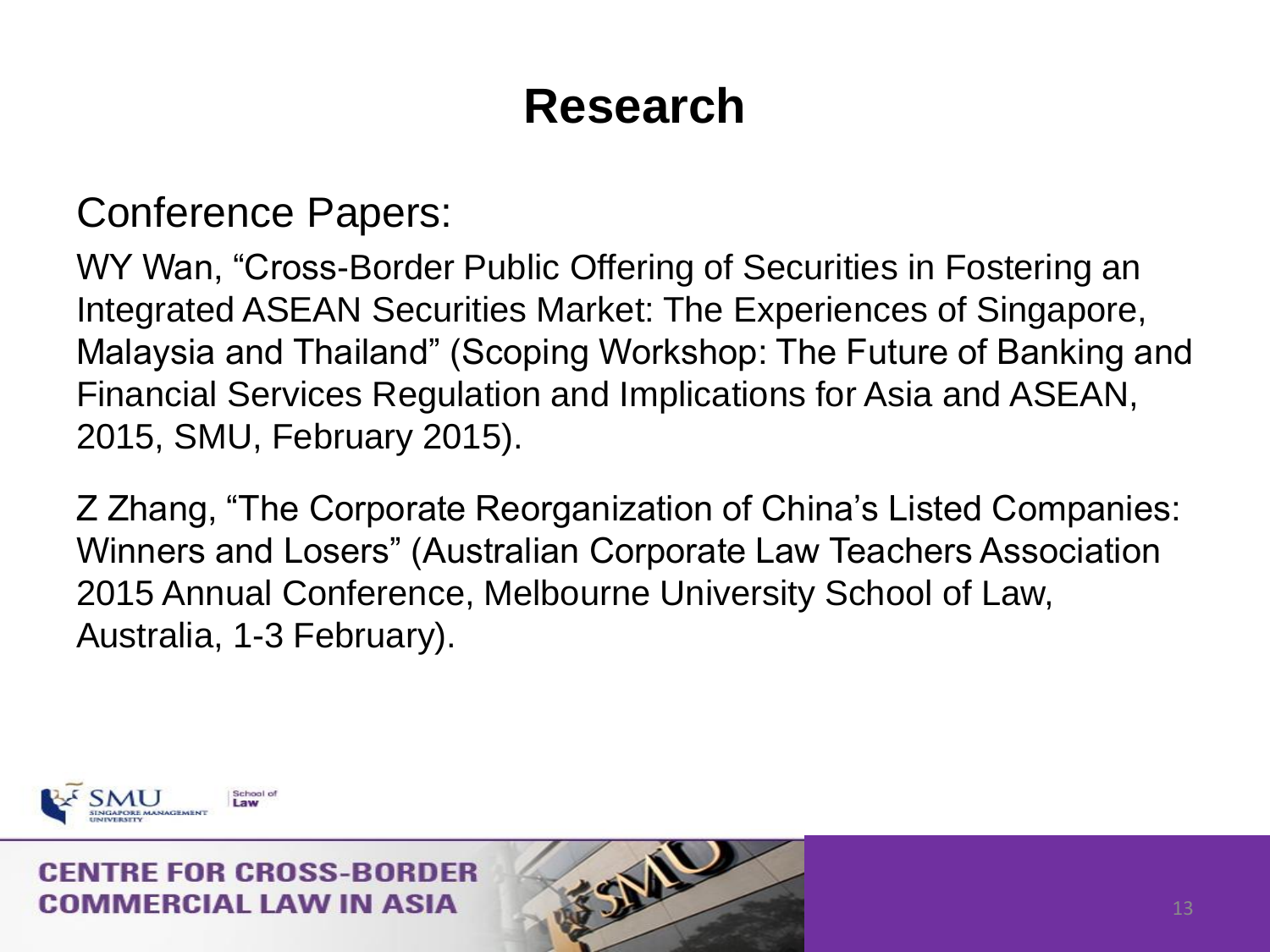Books/Book Chapters:

HW Tang, "Equity & Trust" in Teo K. S. (ed), *Annual Review of Singapore*  Cases 2014 (Singapore Academy of Law, 2014).

HW Tang (with Michael Hor and Nicholas Poon), *Reading Law in Singapore*  (LexisNexis, 2014).

M Mohan & C Morel, *Business & Human Rights in Southeast Asia – Risk and the Regulatory Turn* (Routledge University Press, 2014).

M Mohan & J A Kumar, "Corporate Accountability for Land & Resource Acquisition: the EU's Audit Mechanism for Claims in Cambodia", in Francesco Seatzu and Paolo Vargiu (eds), *Accountability in International Financial Law* (Ashgate, 2015, forthcoming).

M Mohan, "The International Legal System and Singapore", in Gary Chan Kok Yew and Jack Tsen-Ta Lee (eds), *The Legal System of Singapore - Institutions, Principles and Practices* (Lexis Nexis, 2015).

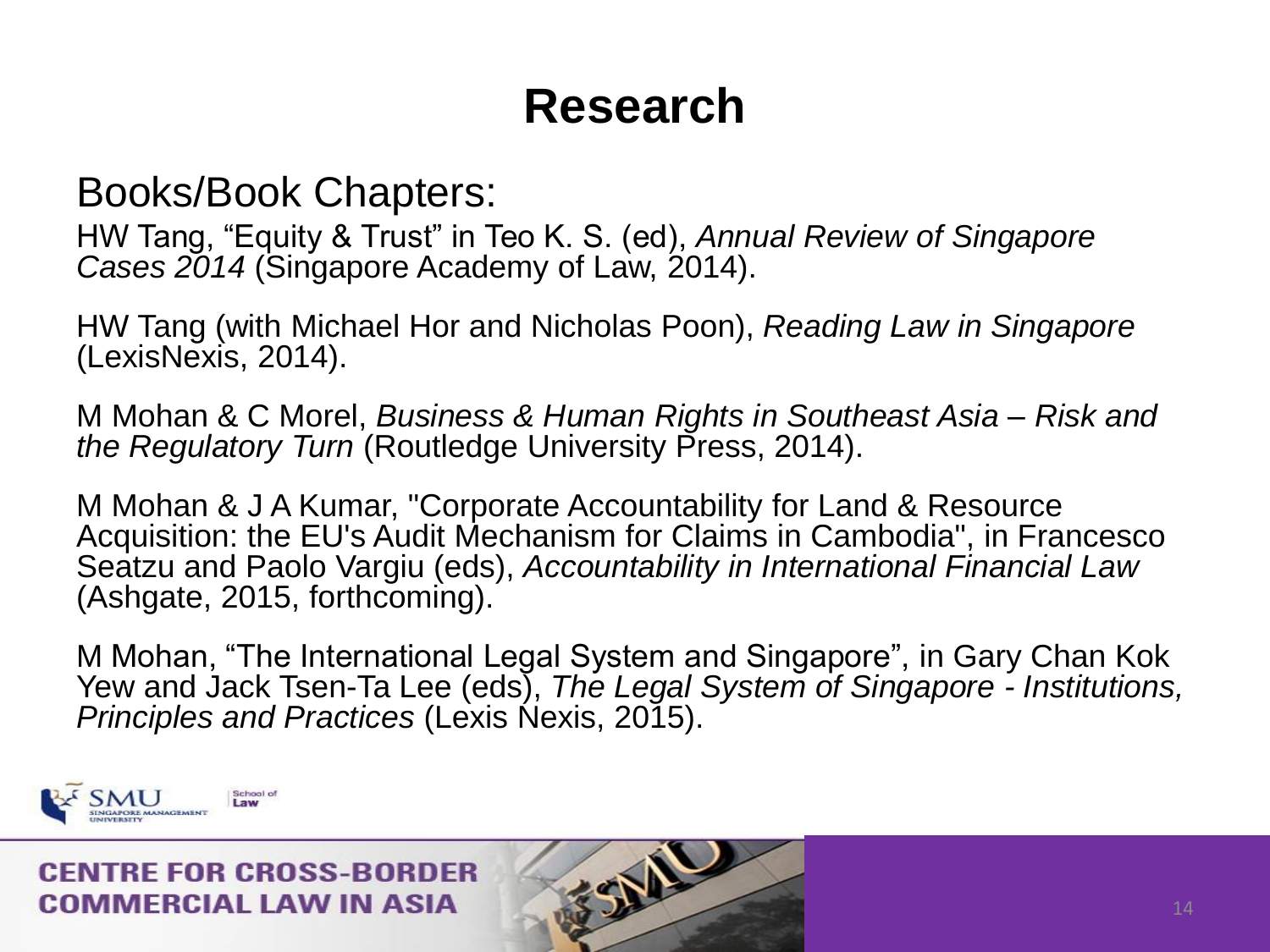CEBCLA's Working Papers:

TM Yeo, "Staying Relevant: Exercise of Jurisdiction in the Age of the SICC" Working Paper of Yong Pung How Professorship of Law Lecture, 13 May 2015, available at [http://law.smu.edu.sg/sites/default/files/law/CEBCLA/YPH-Paper-2015-](http://law.smu.edu.sg/sites/default/files/law/CEBCLA/YPH-Paper-2015-Slides.pdf)

[Slides.pdf](http://law.smu.edu.sg/sites/default/files/law/CEBCLA/YPH-Paper-2015-Slides.pdf)

TM Yeo, "The Future of Private International Law in Singapore", Working Paper of Yong Pung How Professorship of Law Lecture, 22 May 2014, available at <http://law.smu.edu.sg/YPH/2014>

经业

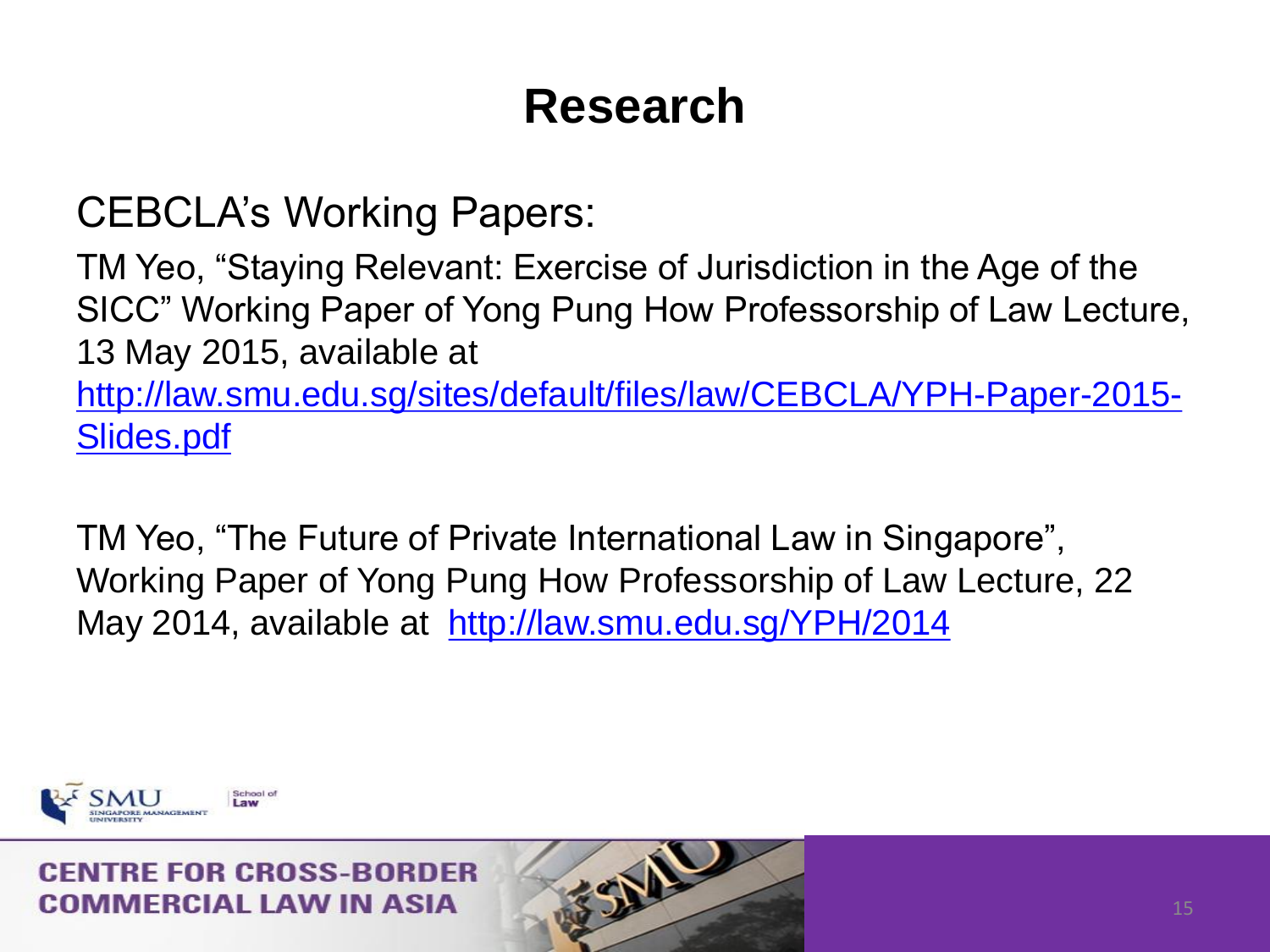1. Lunchtime Seminar:

Title: Myanmar's Foreign Investment Law Speaker: Mr Chester Toh (Rajah & Tann Asia) Chairperson: Professor Locknie HSU (SMU) Date: 28 January 2015

## 2. Research Seminar:

Title: Regulatory Structure & Governance in the Post-Crisis Era Speaker: Professor Jennifer Hill (University of Sydney) Chairperson: Associate Professor Wan Wai Yee (SMU) Date: 11 February 2015

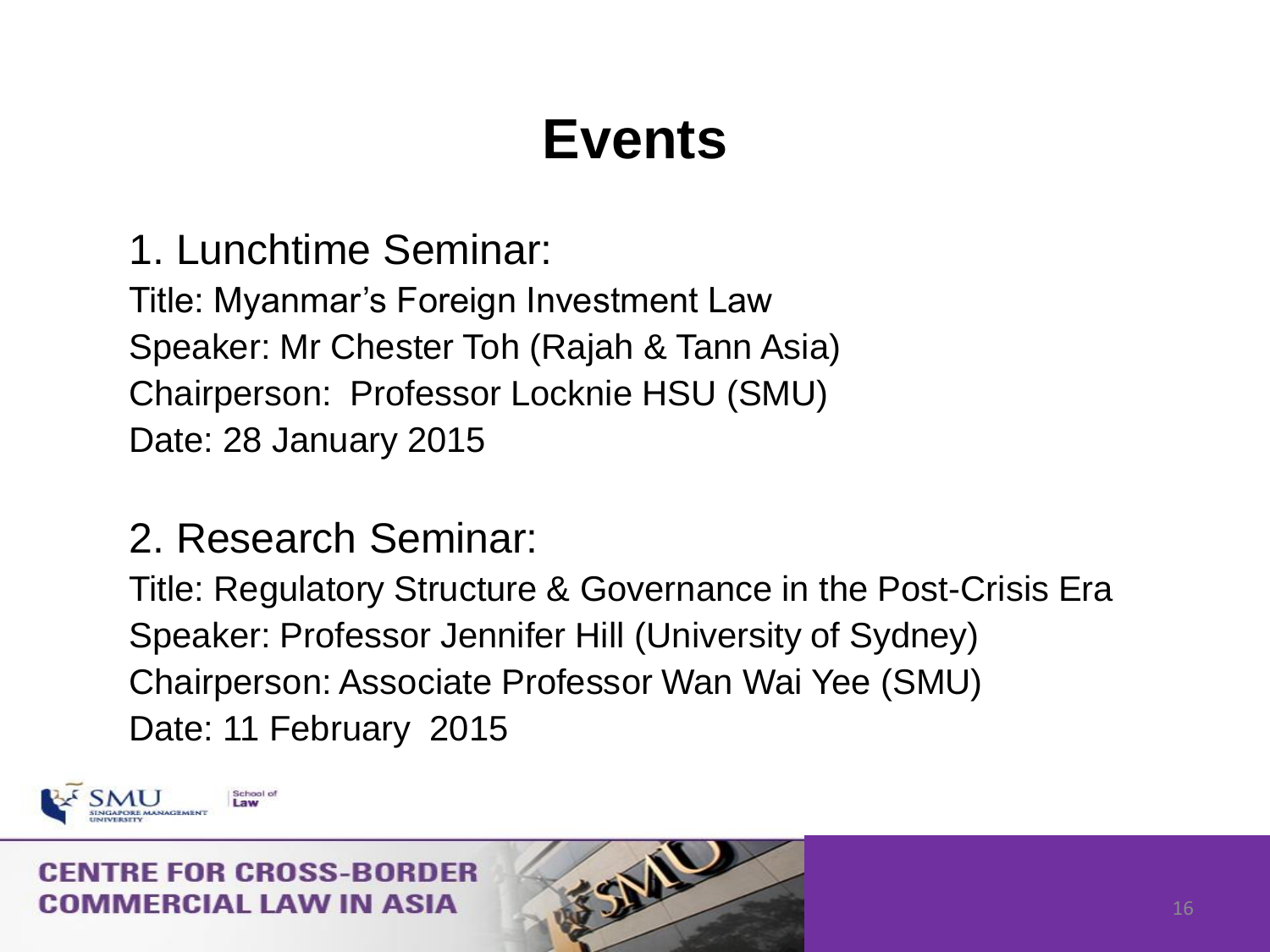3. The Scoping Workshop:

Title: The Future of Banking and Financial Services Regulation and Implications for Asia and ASEAN

Date: 27 February 2015

4. Jones Day Professorship of Commercial Law Lecture: Title: Confidentiality in International Arbitration: Virtue or Vice? Speaker: Professor Sir Bernard Rix (Queen Mary University of London) Commentator: Mr Matthew Skinner (Jones Day) Date: 12 March 2015

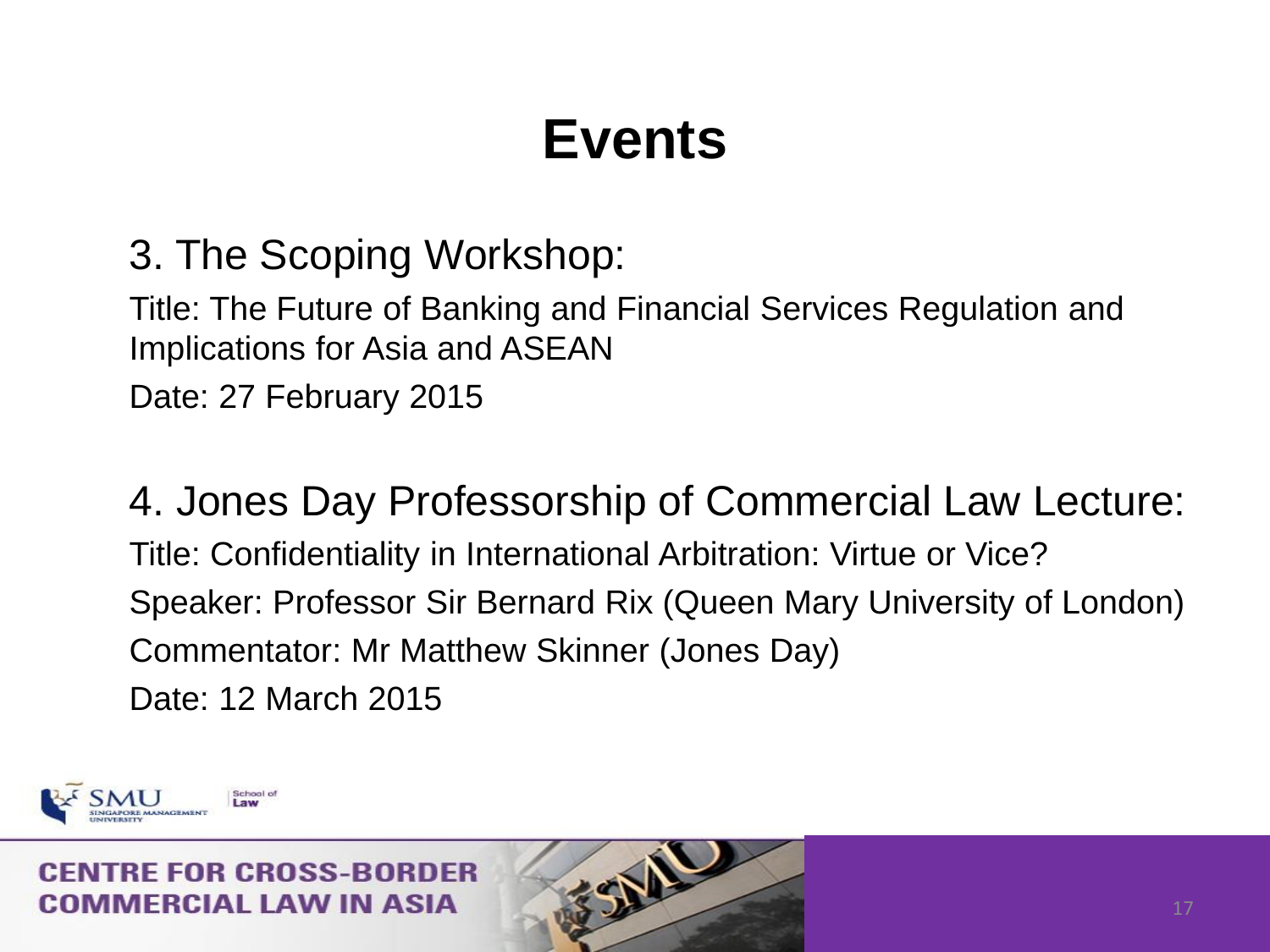5. Seminar:

Title: Private Law Harmonisation in Europe Speaker: Professor Geraint Howells (City University of Hong Kong) Chairperson: Professor Yeo Tiong Min, S. C. (Hon) (SMU) Date: 18 March 2015

### 6. Seminar:

Title: Consumer Law, Effective or a Mere Paper Tiger? Speakers: Professor Geraint Howells (City University of Hong Kong) and Assistant Professor Gary Low (SMU) Chairperson: Mr Chester Toh (Rajah & Tann Asia) Date: 19 March 2015

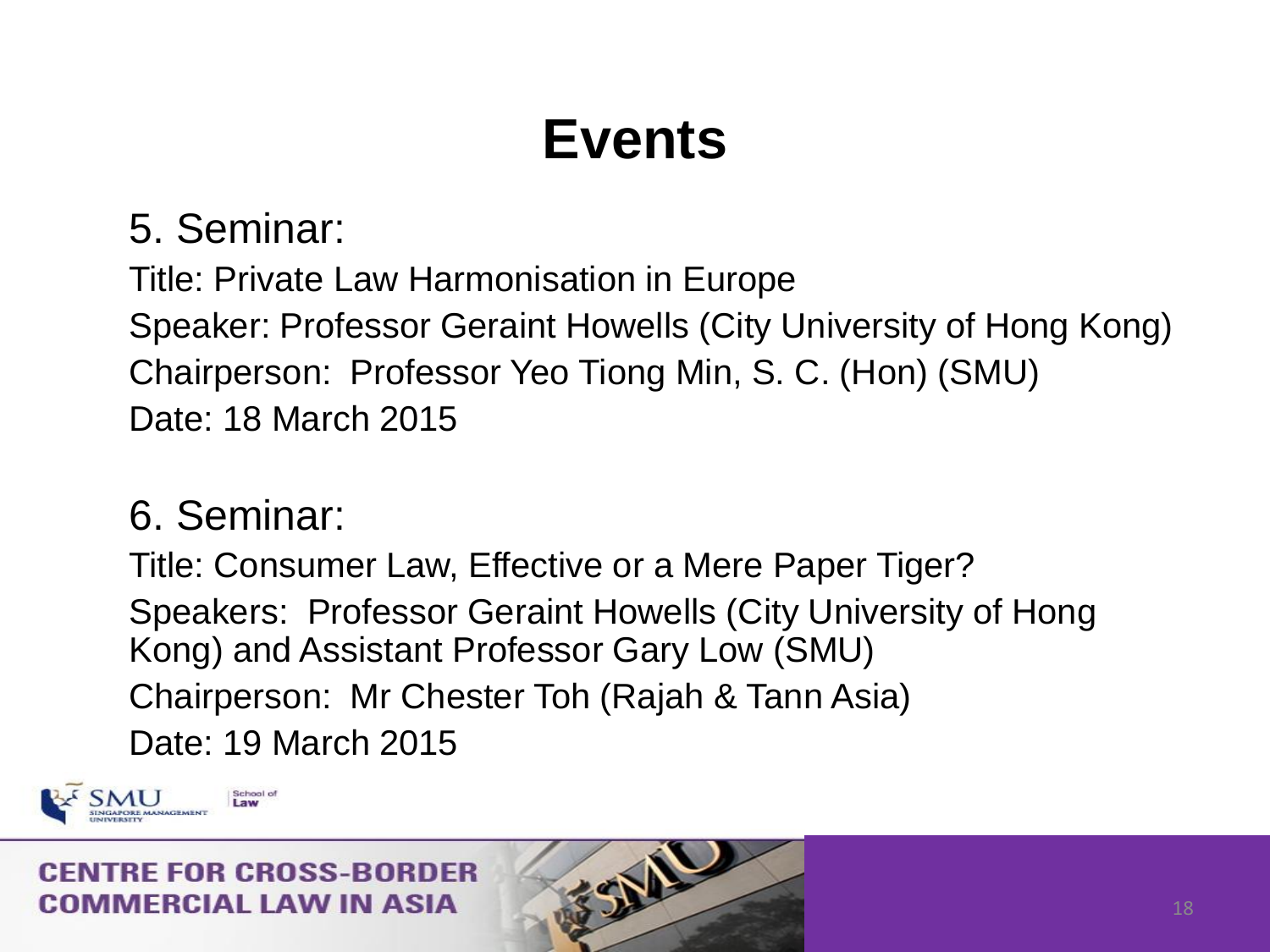### 7. Seminar:

Title: UNCITRAL ‐ Singapore Seminar on 35 Years of the CISG: Achievements and Perspectives

Keynote Speakers: Mr V K Rajah S.C. (Attorney-General of the Republic of Singapore) and Professor Yeo Tiong Min, S. C. (Hon) (SMU)

Closing Speech by The Honourable the Chief Justice Sundaresh Menon.

Dates: 23 and 24 April 2015

### 8. Research Seminar (Internal):

Title: Corporate Reorganisation of China's Listed Companies, Winners and Losers

FEAL

Speaker: Zinian Zhang (SMU)

Date: 5 May 2015

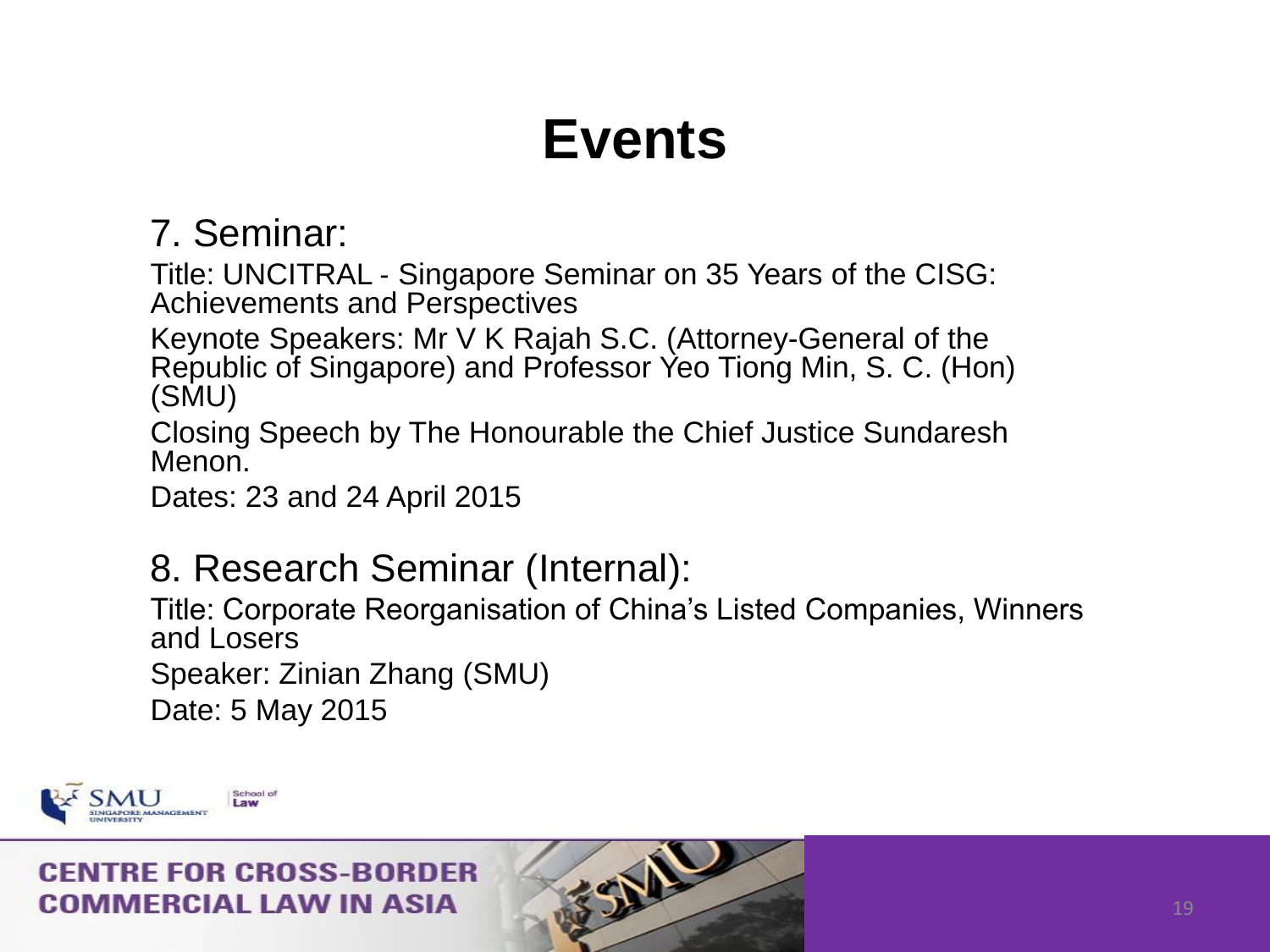## 9. L-Leap Series:

Title: What I Wish I Knew as a Young Associate Moderators: Mr Adrian Tan (Stamford Law Corporation and Mr Darius Tay (TSMP Law Corporation) Panellists: Mr Chen Guan Feng (White & Case), Ms Koh Swee Yen (Wong Partnership), Mr Tan Choon Leng (RHTLaw Taylor Wessing) and Mr R. Thrumurgan (Trident Law Corporation) Date: 7 May 2015

## 10. Seminar:

Title: Illegality and Consent Awards in International Arbitration Speaker: Dr Yaraslau Kryvoi (University of West London) Chairperson: Assistant Professor Mahdev Mohan (SMU) Date: 11 May 2015

经业

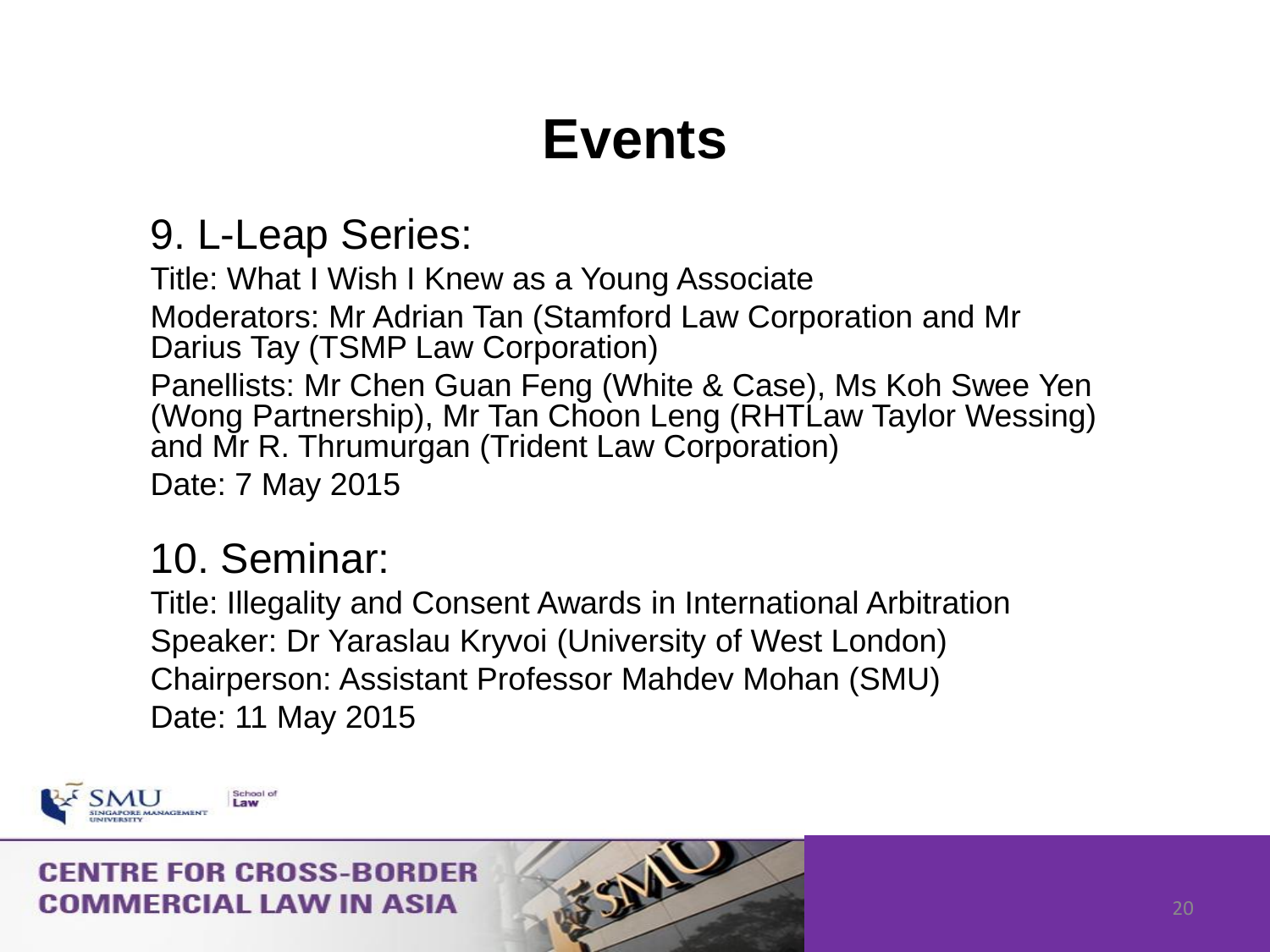11. Yong Pung How Professorship of Law Lecture:

Title: Staying Relevant: Exercise of Jurisdiction in the Age of the **SICC** 

Speaker: Professor Yeo Tiong Min, S. C. (Hon) (SMU)

Date: 13 May 2015

12. Myanmar Project (Min Law/NUS/SMU): Visit from the delegation of Myanmar Universities Coordinators: Assistant Professor Mahdev Mohan (SMU) and Professor Andrew Harding (NUS) Dates: 9 to 12 June 2015

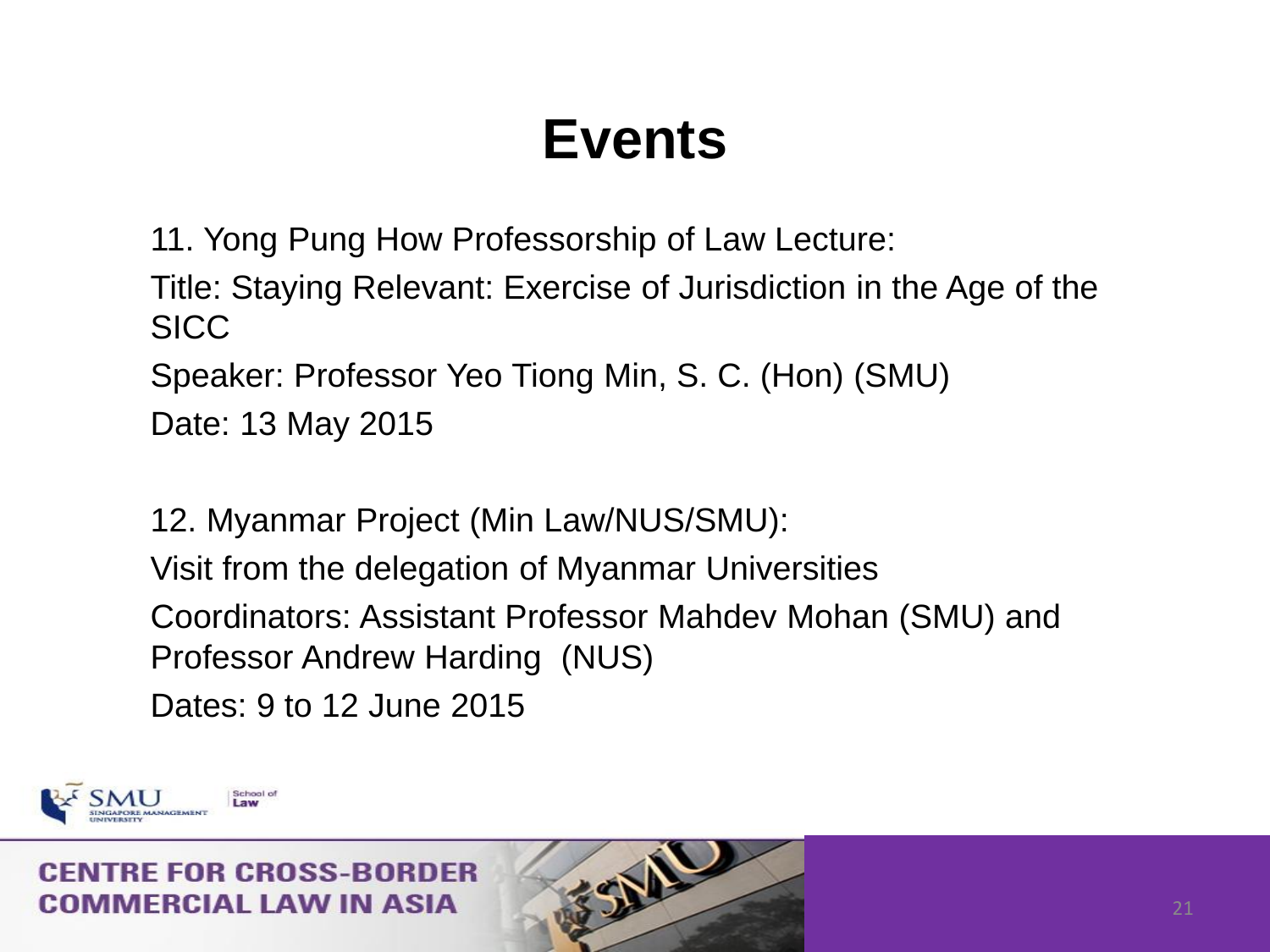## 13. Lunchtime Seminar:

Title: POHA 2014 in the Workplace: Why Harassment is Your **Business** 

Speaker: Mr Choo Zheng Xi (Peter Low LLC) and Mr Fong Wei Li (Fortis Law)

Chairperson: Associate Professor Goh Yihan

Date: 19 May 2015

## 14. Seminar:

Title: Latest Development in the Hong Kong & Singapore Mediation Landscape: Innovations to Overcome Challenges & Sustain the Growth of Mediation

Speakers: Professor Robyn Carroll (University of Western Australia) and Ms Eunice Chua (Singapore International Mediation Centre) Date: 3 June 2015

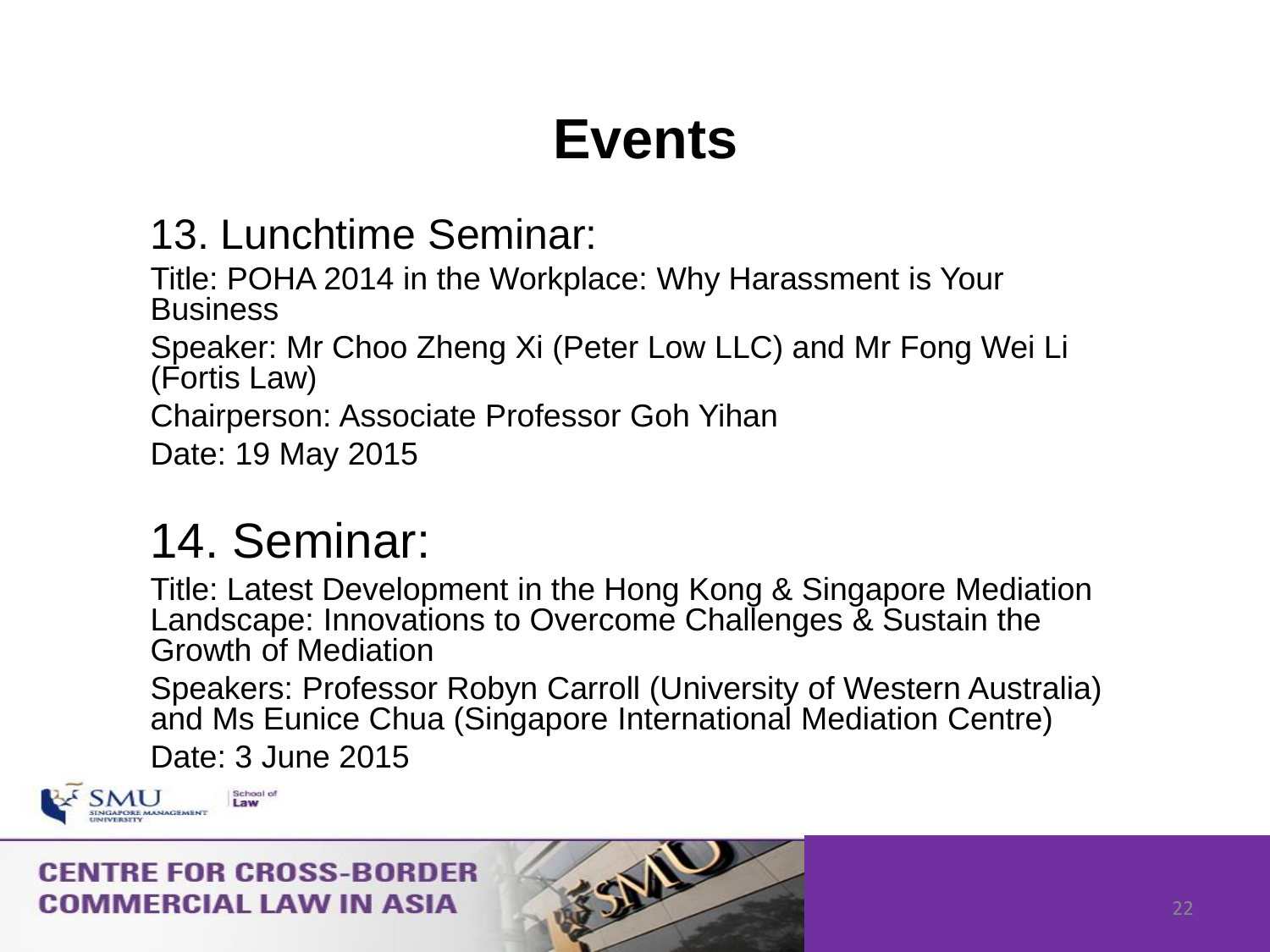15. Seminar:

Title: Using Empirical Studies in Legal Scholarship: The Example of Health Insurance on Near-Elderly Health and **Mortality** 

Speaker: Professor Bernard Black (Northwestern University) Date: 5 June 2015

## 16. Research Forum:

Title: Queen Mary University of London and Singapore Management University (QM-SMU) Research Forum Coordinator: Assistant Professor Pasha L. Hsieh (SMU) Dates: 24 and 25 June 2015

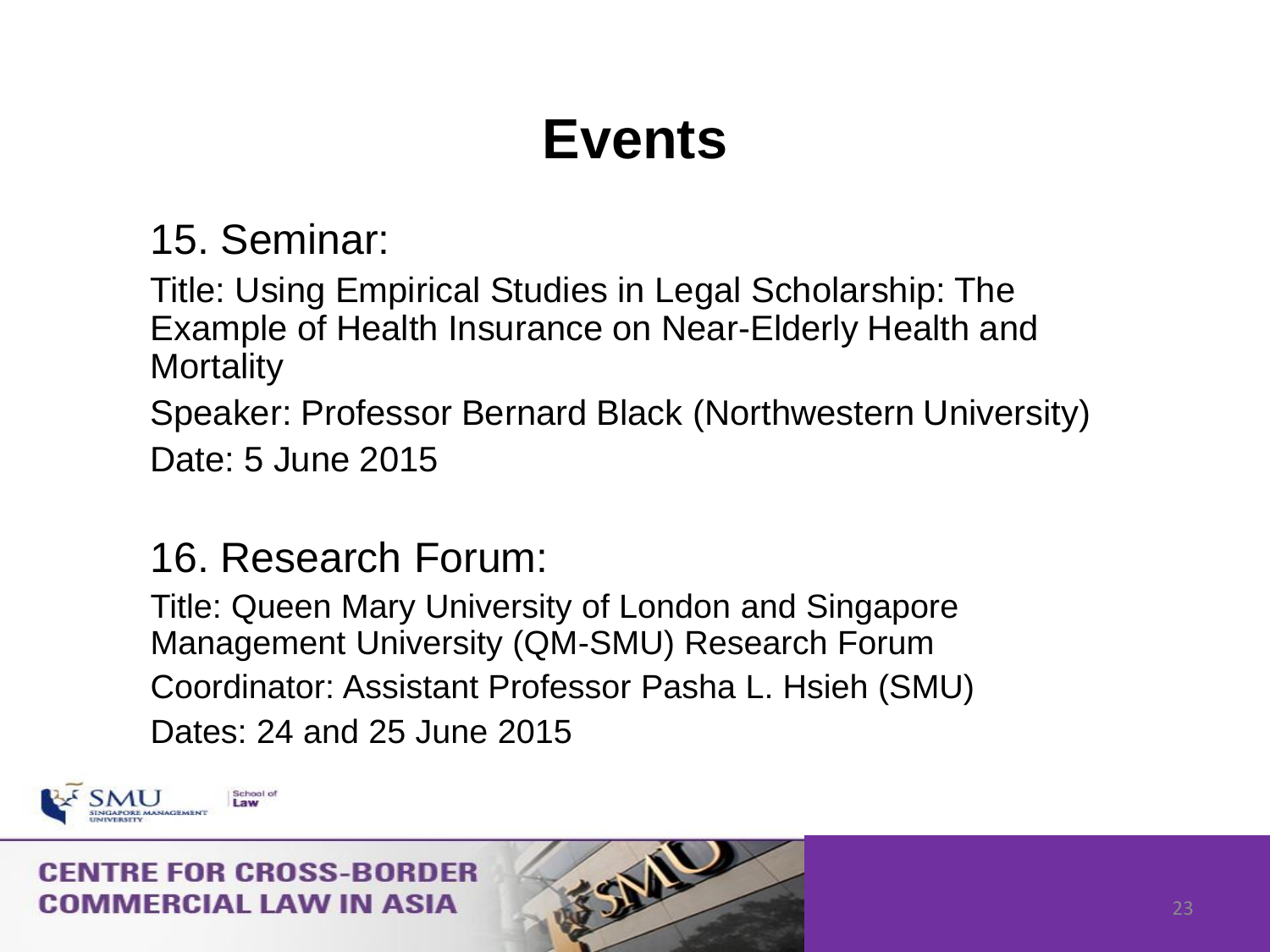### 17. Conference:

Title: Comparative Takeover Regulation: International & Asian **Perspective** 

Coordinators: Associate Professor WAN Wai Yee (SMU) and Assistant Professor Umakanth VAROTTIL (NUS)

Dates: 23 and 24 July 2015

### 18. Research Seminar:

Title: The Role of Attorney Experience in Torts Litigation: An Empirical **Study** 

FSNA

Speaker: Associate Professor Yun-Chien Chang (Institutum Iurispredentiae, Academia Sinica, Taiwan)

Chairperson: Associate Professor Gary Chan (SMU)

Date: 29 July 2015

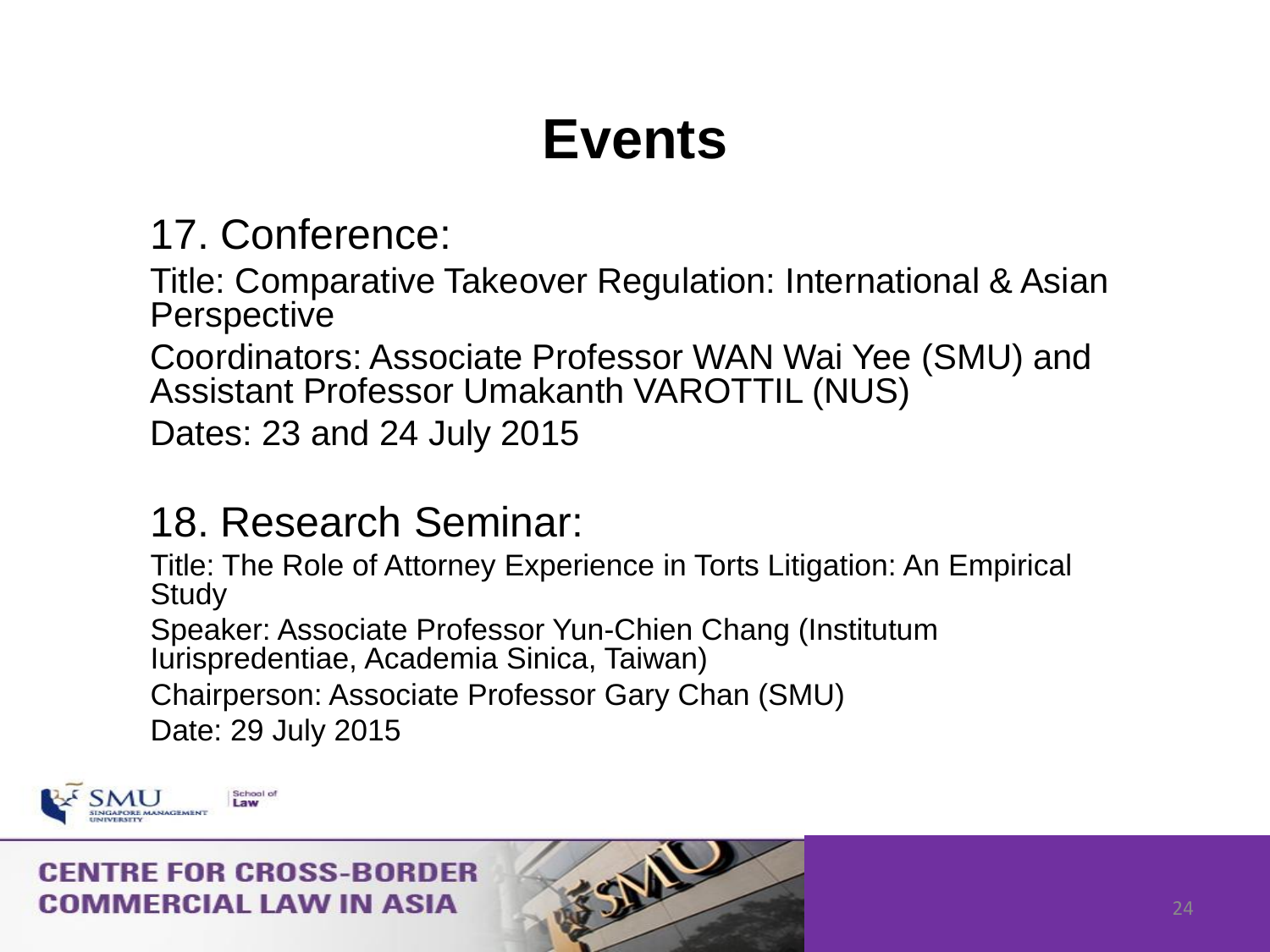### 19. Conference:

Title: Modern Studies in the Law of Trusts and Wealth Management: Theory and Practice Coordinator: Tang Hang Wu (SMU), Kelvin Low (SMU) and Richard Nolan (York) Dates: 30 and 31 July 2015

### 20. Jones Day Professorship of Commercial Law Lecture:

Title: Company Law and Contractual Freedom Speaker: Professor Eilís Ferran (Cambridge University) Commentator: Elizabeth Cole (Jones Day) Date: 24 August 2015

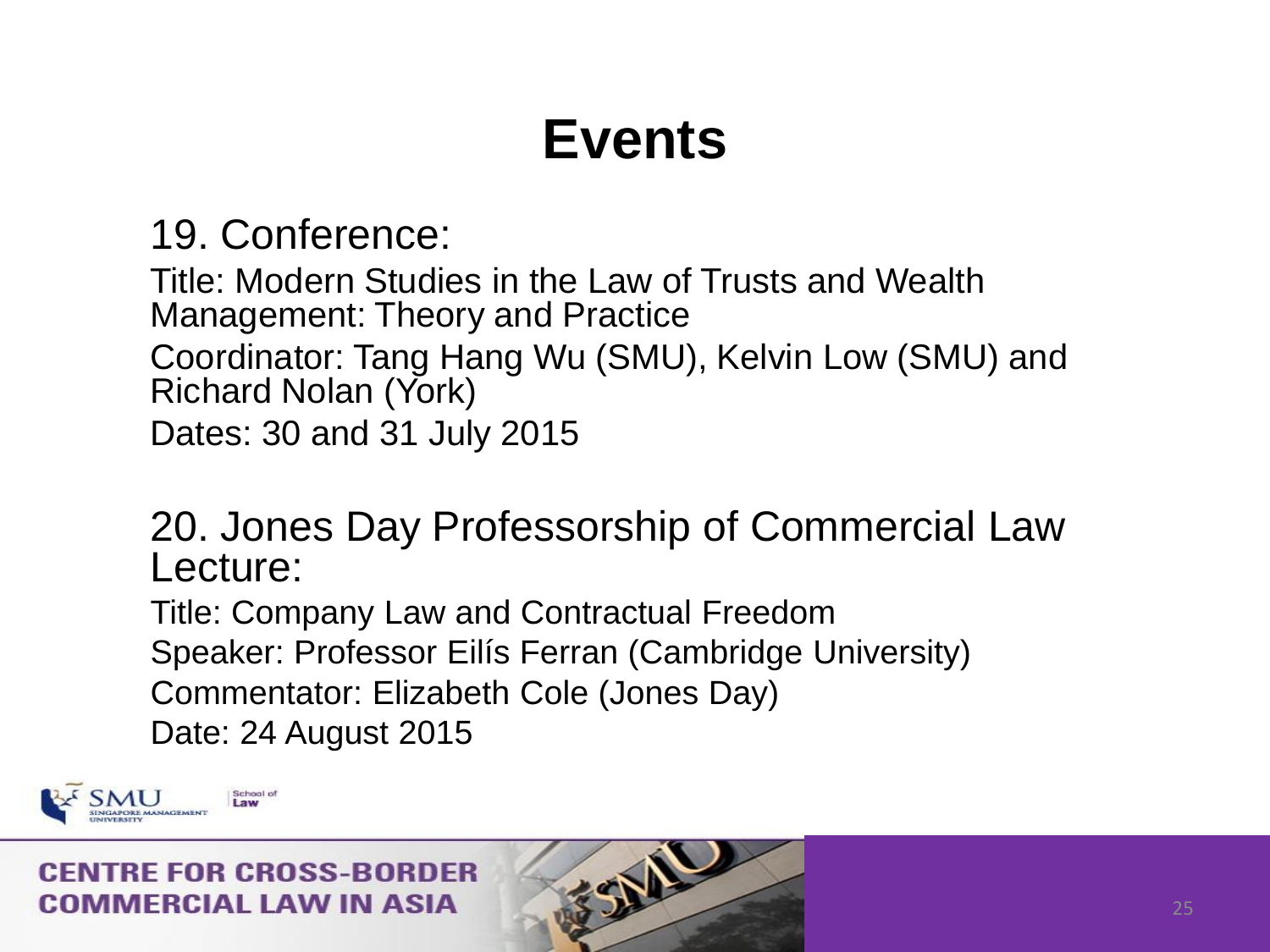21. Research Forum:

Title: ANU-SMU-Reading Research Forum Coordinators: Assistant Professor Maartje de Visser (SMU), Associate Professor Pauline Ridge (ANU) and Professor Nicholas Hopkins (Reading)

Dates: 10 and 11 September 2015

## 22. External Visit:

Visit by Institute of Legal Science, Ministry of Justice, Vietnam Coordinator: Assistant Professor Mahdev Mohan (SMU) Date: 28 September 2015

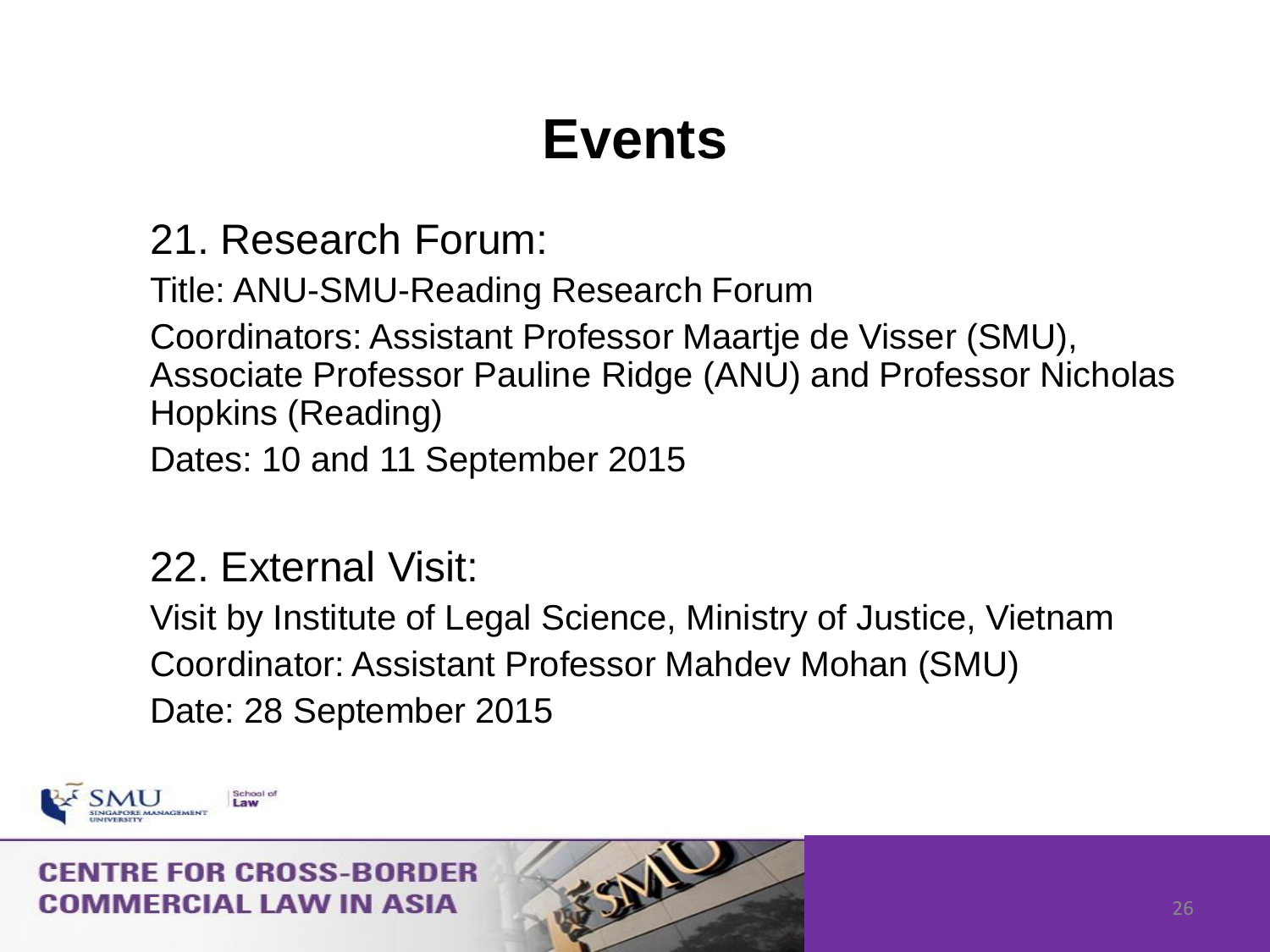## 23. Seminar:

Title: Dispute Resolution in Inter-State & Investor-State Case: Lessons from the Asian Experience

Speakers: Professor Hi-Taek Shin (Seoul National University), Dr. Romesh Weeramantry (Clifford Chance, Hong Kong), Mr. Minn Naing Oo (Allen & Gledhill, Myanmar) and Professor Chester Brown (University of Sydney)

Moderators: Assistant Professor Mahdev Mohan (SMU) and Ms. Gitta Satryani (Herbert Smith Freehills, Singapore)

经业

Date: 29 September 2015

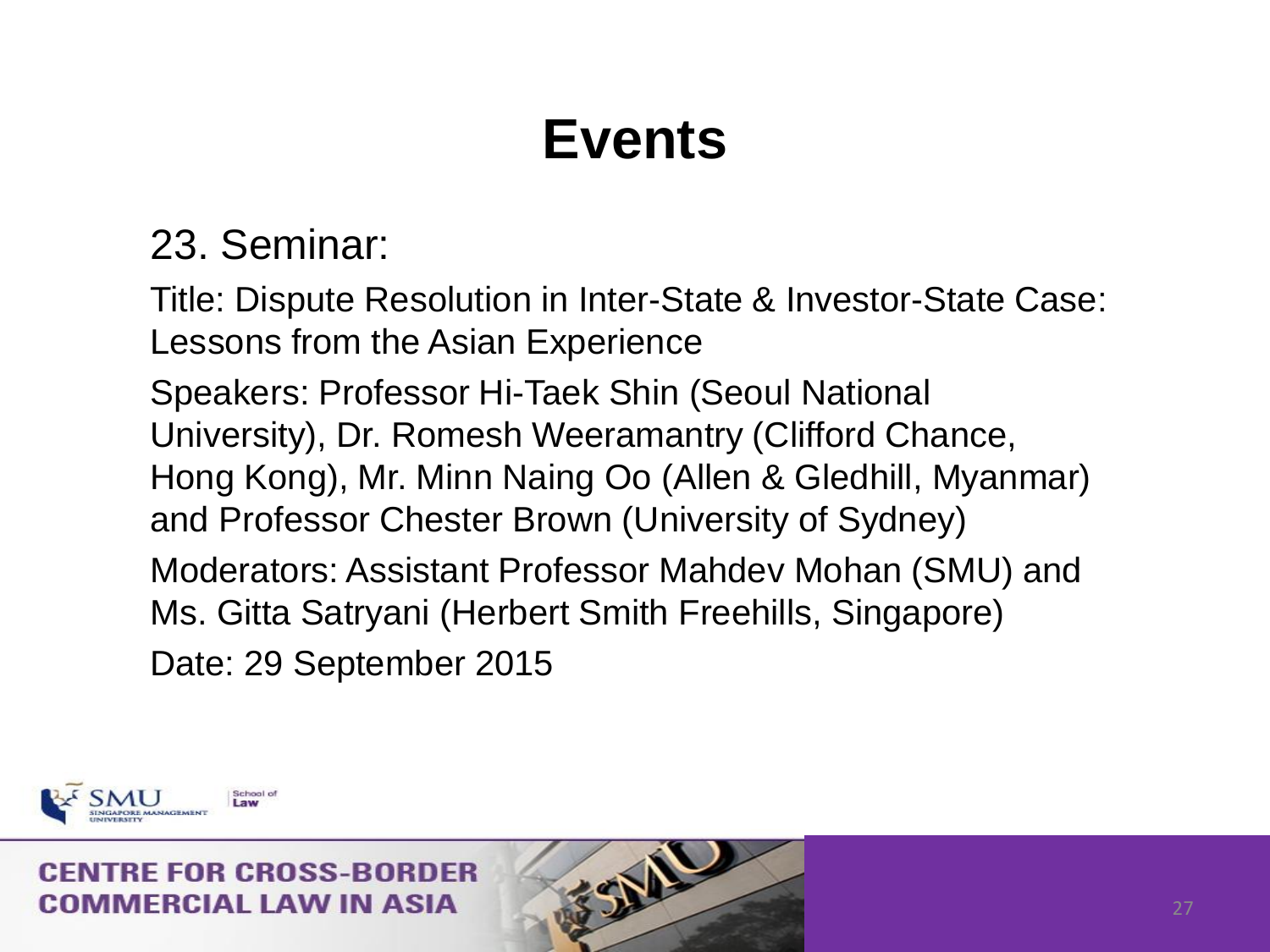24. The 3rd Singapore – WTO Policy Dialogue: Title: The WTO: 20 Years and Beyond Coordinator: Associate Professor Henry Gao (SMU) Dates: 19 and 20 October 2015

### 25. Public Lecture:

Title: Singapore Mediation Lecture Speaker: Dr Hans Peter Frick (Former Chief Legal Officer and Senior Vice President at Nestlé SA) Date: 29 October 2015

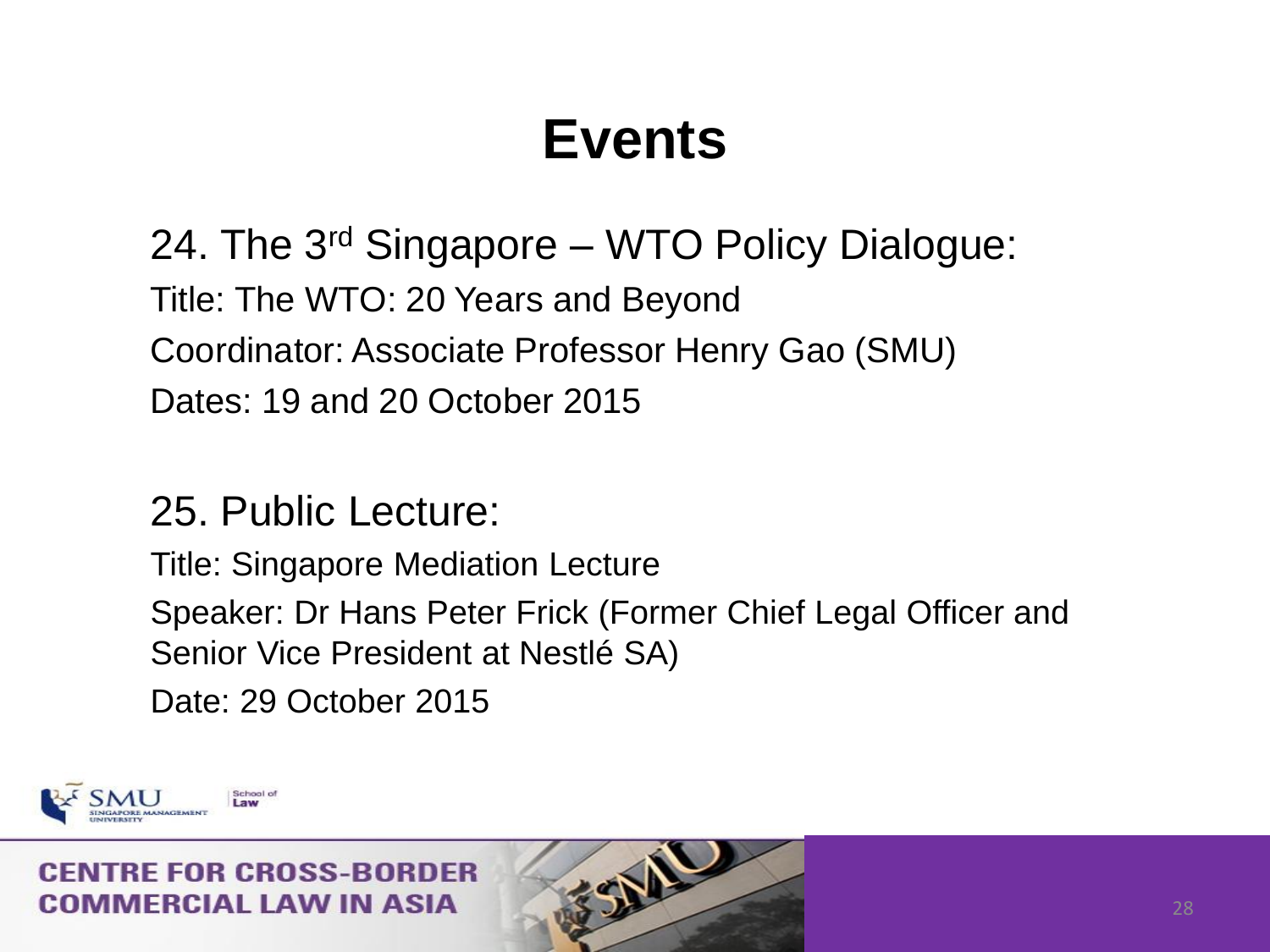## 26. Seminar:

Title: If It's so Good to Talk, Why Is It so Hard?

Speaker: Ian Marsh

Date: 5 November 2015

## 27. ASEAN Responsible Business Forum:

Title: Implementing the UNGPs on Business and Human Rights Organisers: Assistant Professor Mahdev Mohan (SMU), Thomas Thomas (ASEAN CSR Network) and Professor Robert McCorquodale (British Institute of International and Comparative Law)

经业

Date: 29 October 2015

Venue: Kuala Lumpur, Malaysia